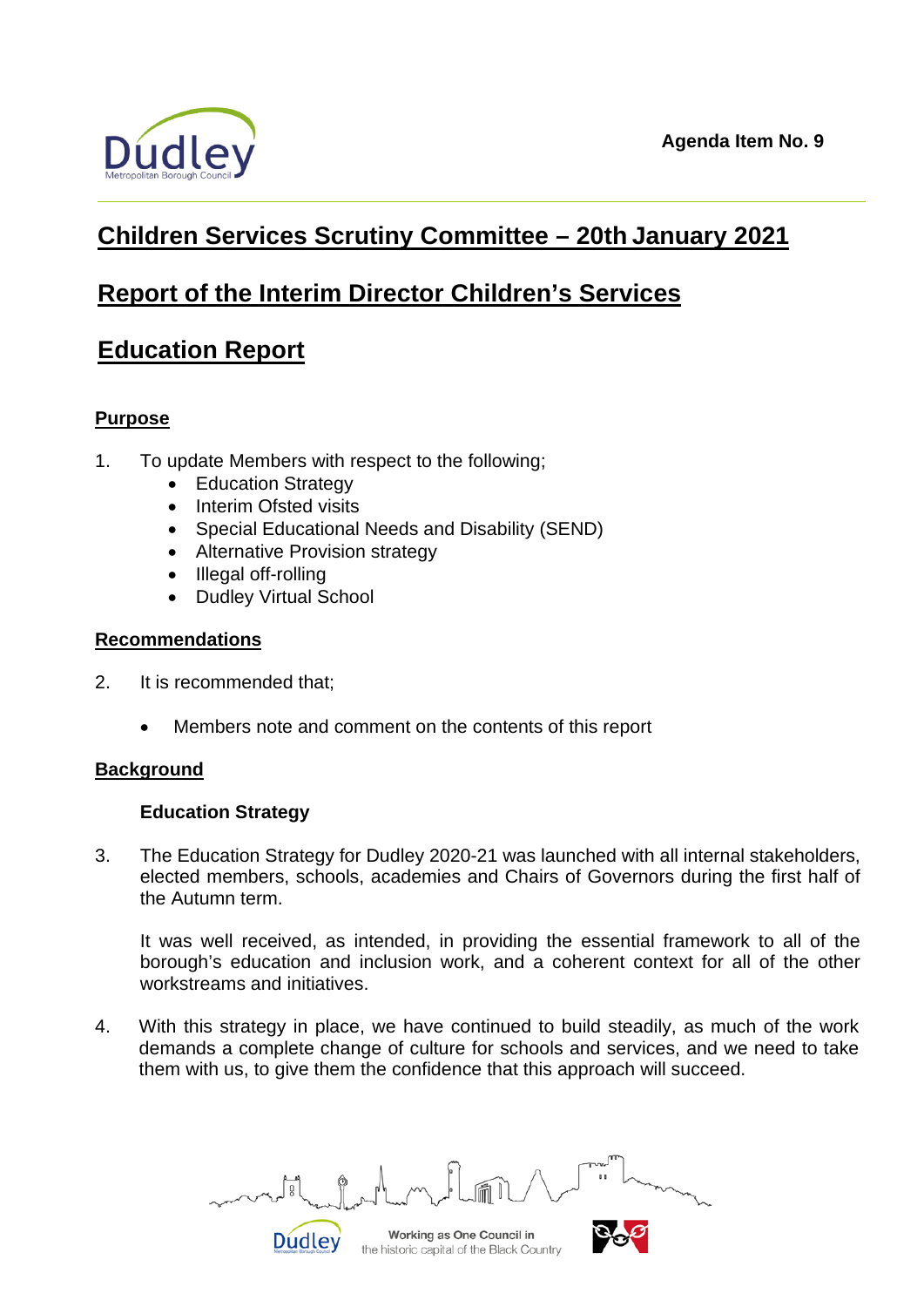With reference to each of the key principles of the Education Strategy, a summary of progress is included below;

### 5. **As a borough we take full responsibility for ensuring that all our children and young people have high quality education, which meets their individual needs and aspirations.**

- It was made clear in all the launch presentations that we need to challenge as well as support our schools and academies.
- With schools that have been reluctant to work with us in the past, we have taken the lead in developing the necessary relationships, using regular meetings with Headteachers collectively and individually to drive the process.

# 6. **We expect all our schools and academies to be fully inclusive.**

- A summary of all schools' Fixed Term Exclusions, Permanent Exclusions and Educational Health and Care Plan (EHCP) data has been sent to secondary Headteachers and inclusion is a regular item on meeting agendas. As above, the focus so far has been on cultural change but, when this becomes more embedded, targets for individual schools will be set.
- The same approach is in place with primary Headteachers, although the later launch date with this group has meant that the work is less advanced at this stage
- Work with our Educational Psychology Service and the Violence Reduction Unit (part of the Police and Crime Commissioner's team) has resulted in plans to roll out a Wellbeing Chartermark in 5 schools in each township from January 2020. This will replace the planned inclusion audits on the premise that, in order to support the development of stronger relationships with our schools and academies, it is better to accredit the good practice that is already in place, and use this to identify areas for further development, than to set targets per se.

## 7. **We are working to ensure that there is clear continuity between mainstream schools, bases, alternative provision and special schools.**

- A full review of our special school designations is underway, to ensure that the local authority has the appropriate number of places in relation to the primary needs identified on our pupils' collective Education Health and (EHCP). All our special schools will be re-designated according to the four areas of the Code of Practice; communication and interaction; social, emotional and mental health; physical and sensory; and cognition and learning.
- We are also looking to develop and commission Inclusion Centres in a number of our mainstream schools, to support them in meeting the needs of pupils who have less complex needs. The Centres will provide for pupils when they are dysregulated and give sanctuary during unstructured times, but the presumption will be that they spend the majority of the school day in mainstream classes
- These pieces of work will enable the local authority to place more of its children and young people with (EHCP's) within its own special schools, reducing the demand for costly 'out of borough' provision.

Working as One Council in the historic capital of the Black Country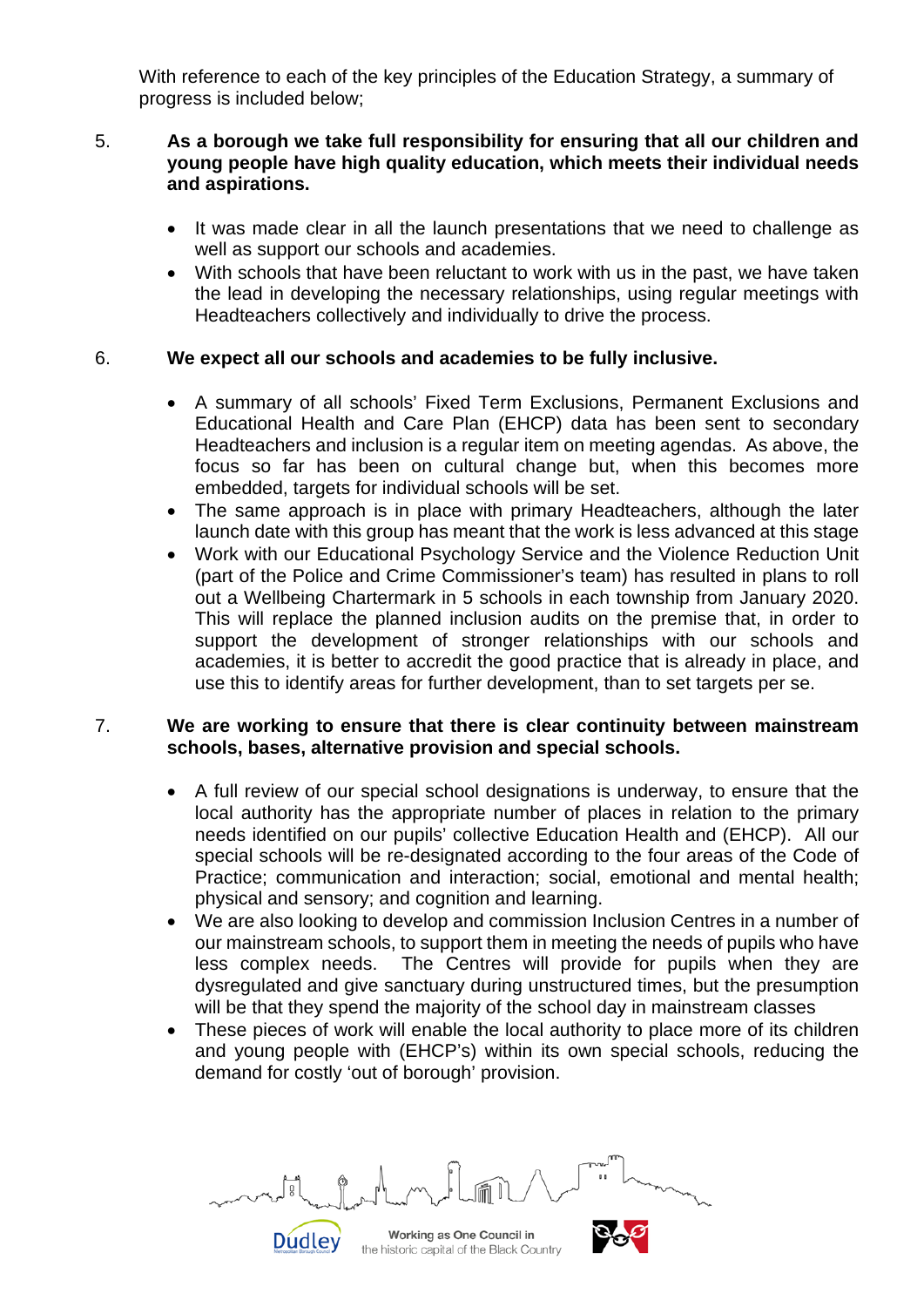- 8. **We are committed to reducing exclusions, and the movement of children and young people between our schools and academies.**
	- A key strand of the Alternative Provision Strategy is the introduction of Inclusive Pathways, which will provide schools with a wide range of support for pupils who are identified as being at risk of exclusion. An update is provided later in this report.

#### 9. **As a local authority we will ensure that our teams are fully co-ordinated, and that we work proactively to provide schools and academies with the support and challenge they need.**

- The Education Outcomes team is working much more effectively, and the linking in of strategic Special Educational Needs and Disability (SEND) issues is an important part of this. Weekly meetings are used to discuss individual schools in relation to their level of need and, as a result, we have a more holistic understanding of the issues, particularly those which are less easy to capture by data alone.
- We then follow up the meetings of our own team with meetings with individual schools, to share our understanding and refine our ongoing work with them
- Further re-organisation of the Education Outcomes team will be achieved in line with the recommendations of a review of our Specialist Inclusion services, and further to a separate review of Early Years services.

#### 10. **We will communicate regularly with all our schools and academies and expect them to keep up to date with the information we provide.**

- To support improved relationships with our schools, we are now much more transparent in sharing information, such as with the Fixed Term Exclusions, Permanent Exclusions and EHCP's data mentioned above.
- By also sharing birth rate data, we have drawn up a proposal for additional secondary capacity in Halesowen, in consultation with all of the Chief Executive Officers concerned, and identified 4 primary schools where we need to temporarily reduce the Published Admission Number (PAN) in line with declining pupil numbers in all of our townships, with the exception of Brierley Hill.
- 11. As mentioned above, the Education Strategy has provided a coherent context for all of the local authority's other workstreams and initiatives and, to ensure that this is consolidated, a new meeting structure is being introduced.

Each of the existing project groups has been assigned to one of the Key Principles of the Education Strategy, and detailed terms of reference are being drawn up.

An over-arching Education Strategy Group has also been established, in order to direct the work of these Sub-Groups and ensure that their work is fully co-ordinated.

The overall meeting structure is shown below.

Dudley

Working as One Council in the historic capital of the Black Country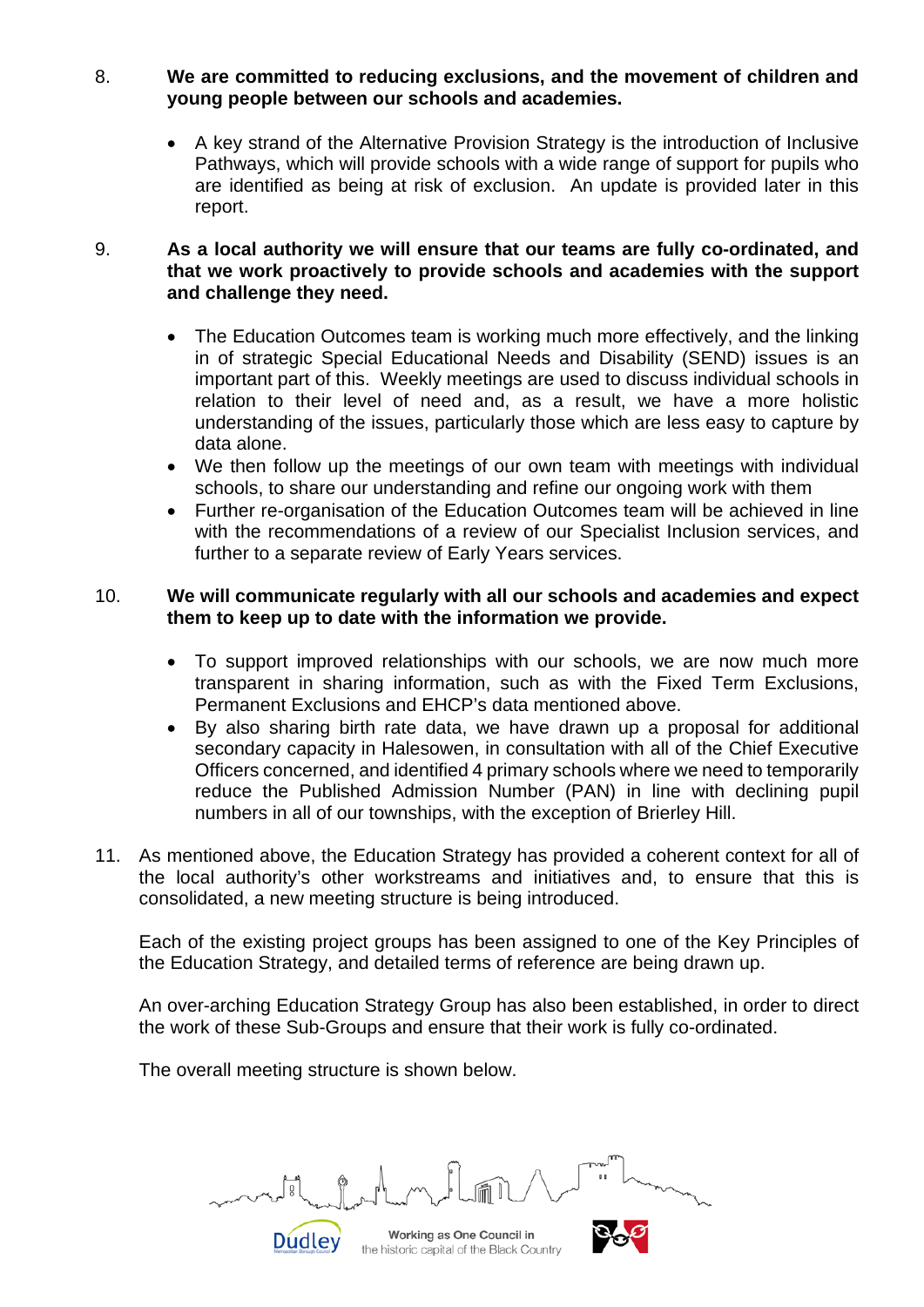## **Education Strategy meeting structure 2020-21 – draft 1**



# **Interim Ofsted Visits**

12. On 17th March 2020, all routine inspections were suspended due to the COVID-19 (coronavirus) pandemic. Since this date, teachers, headteachers and support staff have been stepping up to support pupils, families and the communities they serve. We know that this work continues as staff and pupils return from the summer break.

As part of our phased return to routine inspections, we are carrying out 'interim visits' to schools from autumn 2020. These visits are designed to support schools in their important work to welcome all pupils back full-time.

#### 13. **Interim visits will not:**

- Result in any evaluation or graded judgement of a school.
- Change a school's current Ofsted inspection grade.

Dudley

- Use the education inspection framework and school inspection handbook.
- Judge schools on their response to COVID-19 during the spring and summer terms 2020.
- Require any pre-written planning, self-evaluation or other documentation.
- Require teachers to prepare any lesson plans or examples of assessment, or to put up any displays for the visit.

 $\Box$ 

Working as One Council in

the historic capital of the Black Country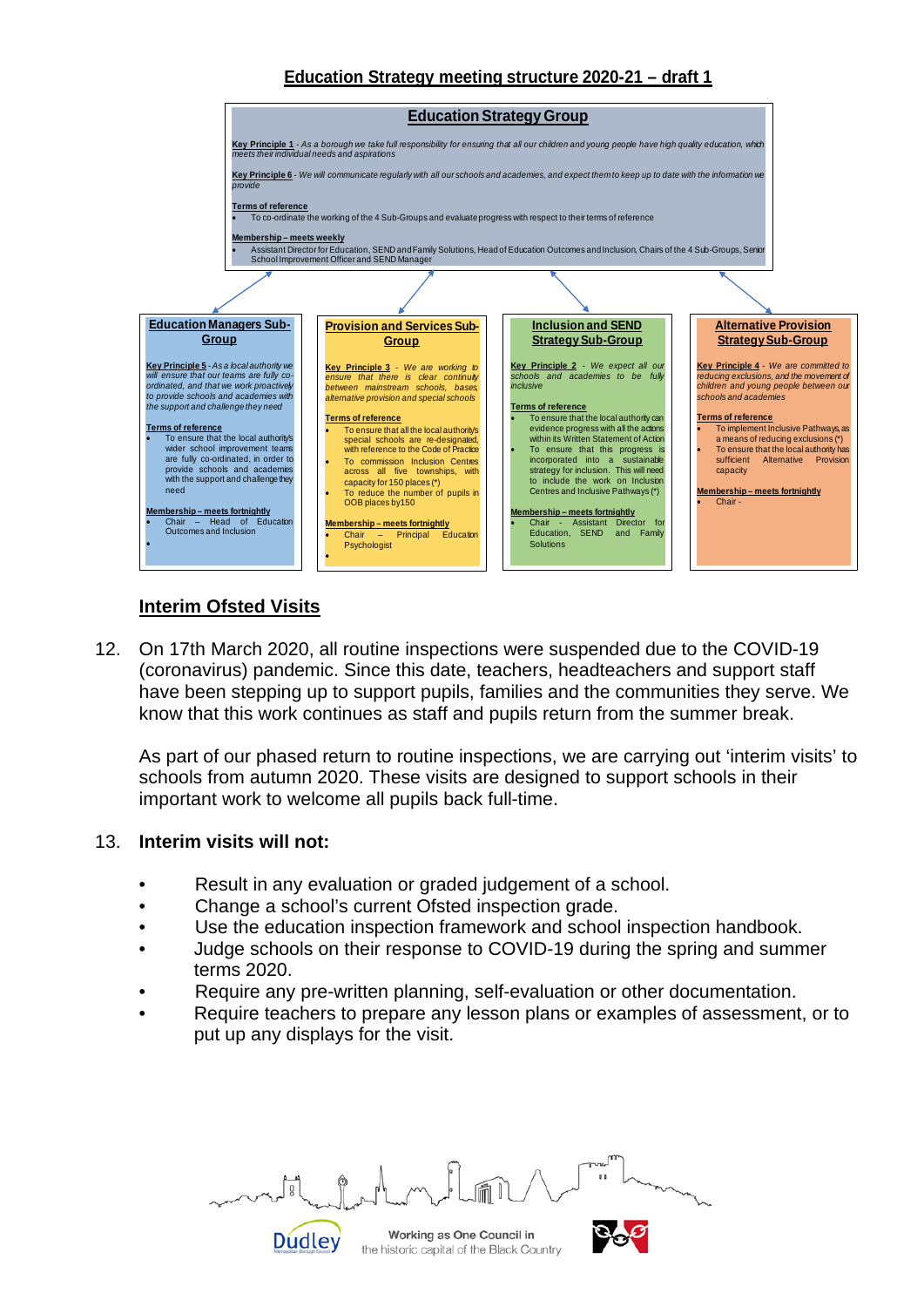- Use lesson visits as a method of collecting evidence.
- Involve a general review of a school's policies.
- Provide any evidence or lines of enquiry for later inspection events, once routine inspection resumes.
- 14. This operational note sets out the process and range of activities that inspectors will carry out in these interim visits, from notifying a school that an interim visit will take place to publishing an outcome letter.

*Interim visits will take place from 28 September 2020 to December 2020 inclusive.*

#### 15. **The purpose of interim visits**

These interim visits are to reassure and inform parents, government and the public about how schools are managing the return to full education for all pupils.

Interim visits will help parents and the public to understand how individual schools are returning to the school's normal curriculum. We will not be evaluating what leaders did during the spring and summer term 2020, when schools were not open to all pupils, but we may need to understand the broad context of its impact on the school.

The lead, Her Majesty's Inspector (HMI) will write a short letter after each interim visit. The letter will summarise briefly the discussions inspectors had with leaders. This is to provide parents with information about what leaders are doing to help pupils back into full-time education. Letters will not provide any evaluation or graded judgement. They will be published on our reports website.

| <b>School</b>              | <b>Date</b> | <b>Final Letter</b><br><b>Received</b> | Letter                                                 |
|----------------------------|-------------|----------------------------------------|--------------------------------------------------------|
| <b>Foxyards Primary</b>    | 08/10       |                                        | <b>PDF</b><br>10156241 Foxyards<br>Primary School 1037 |
| <b>Withymoor Primary</b>   | 13/10       |                                        | <b>DDF</b><br>10156601 -<br>Withymoor Primary!         |
| <b>Sycamore SSS</b>        | 13/10       |                                        | 10156665 Sycamore<br>Stort Stay PRU 13476              |
| <b>Peters Hill Primary</b> | 15/10       | Y                                      | 10156602 - Peters<br>Hill Primary - 103791             |
| <b>Netherbrook Primary</b> | 22/10       | N                                      |                                                        |
| <b>Hob Green Primary</b>   | 03/11       | N                                      |                                                        |

16. Schools that have been visited:

Working as One Council in the historic capital of the Black Country

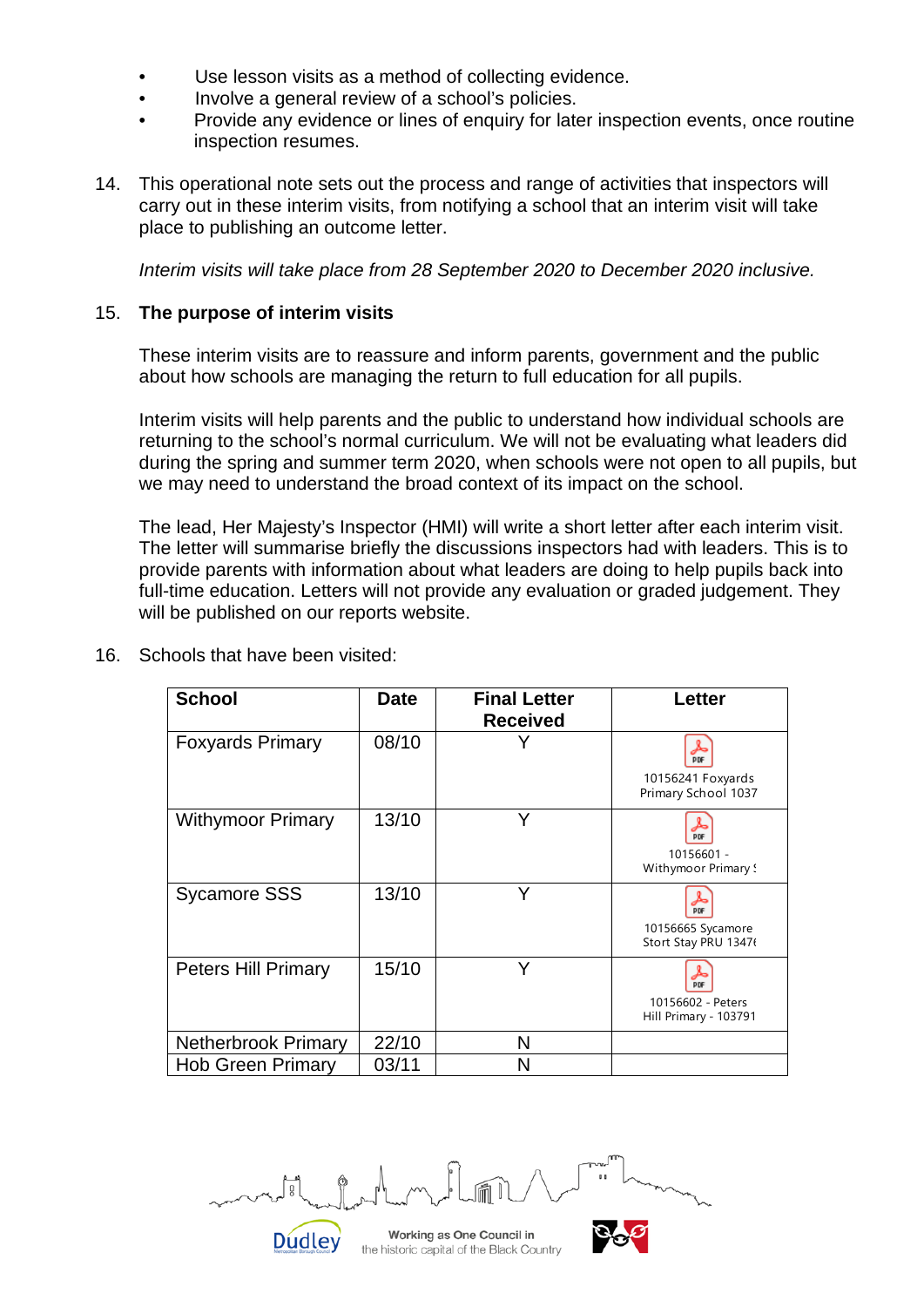All schools stated that HMI followed the agenda as set out in the following document <https://www.gov.uk/guidance/interim-phase-maintained-schools-and-academies>

# 17. **General**

- Visits were supportive and sensitive to the needs of the school.
- All visits started at approximately 10am and were finished by 2.30 to 2.45pm.
- Feedback was constant throughout the day  $-$  no 'final' meeting.
- No visits to classes or walks around school.
- No conversations with staff, pupils, Governors, Local Authority or the Multi Academy Trust. Inspectors spoke only with Headteacher / Senior Leadership Team and Designated Safeguarding Lead.
- A lot of questions were repetitive as they had to be QA'd by different people
- Very keen to look at positives as well.

# 18. **Priorities for HMI Visit.**

# **Response to COVID.**

- What are your school priorities post lockdown?
- What has been the Impact on staff /pupils?
- What were the challenges?
- How did you communicate with parents?
- Have you accessed any external support?

# 19. **Safeguarding**

- **What were your procedures during lockdown?**
- What has been the impact on staff / pupils?
- How has the Safeguarding policy changed since lockdown?
- **If there has been any recruitment since during lockdown or after schools last** inspection – HMI looked at the schools Single Central Record for those individuals
- Has anyone been employed after  $23<sup>rd</sup>$  March 2020 this was checked?

# 20. **Behaviour and Attendance**

- **Staff attendance during and after lockdown.**
- **Pupil attendance after lockdown strategies.**
- Part timetables.

**Dudley** 

- **How many Elective Home Education pupils pre/post lockdown.**
- Remote learning for those pupils / bubbles that have been isolating; what have you done and what are the challenges?

Working as One Council in

the historic capital of the Black Country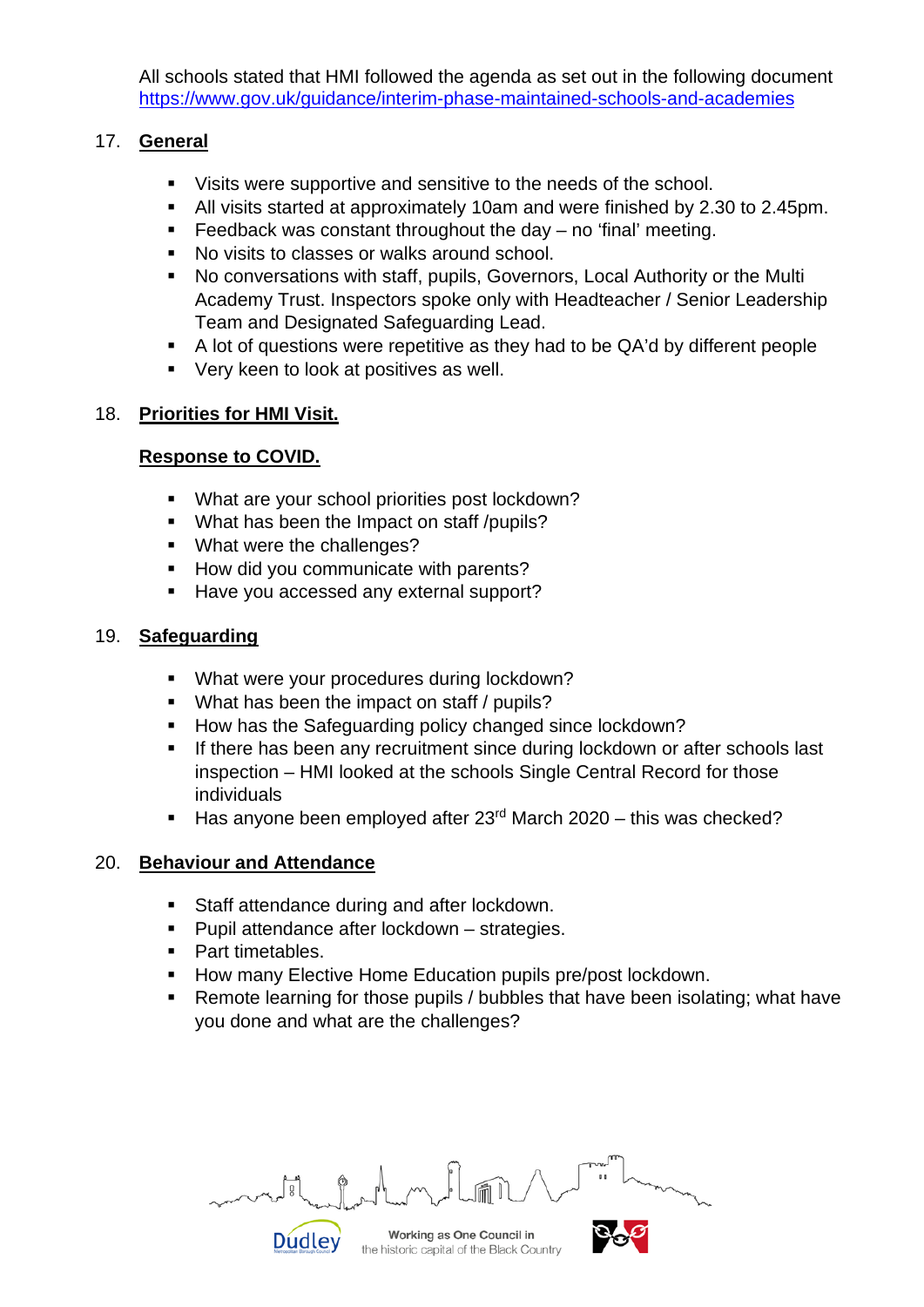- What routines / expectations have been implemented differently. How have these affected staff/children?
- How has the behaviour policy changed since lockdown?
- How have the learning behaviours of children changed since return to school?

## 21. **Curriculum**

- **Longest meeting for all schools.**
- Where are the gaps in children's learning; how are you planning to close them?
- Which children have you identified as having gaps and have you had a chance to baseline?
- What have you returned to / not returned to and why? (At the moment).
- What has been the impact on the curriculum post lockdown?
- How are you allocating 'Catch-Up' premium?
- Remote learning; what will you do if lockdown happens again?

# **Special Educational Needs and Disability (SEND)**

## 22. **Leadership and Governance**

- The Special Educational Needs and Disability Management Team remains in place: This has ensured robust management oversight and responsibility for the oversight of cases.
- Using Virtual Special Educational Needs and Disability handbook to drive send compliance with statutory duties.
- Focus on early years and targeted post 16 and post 19 has enabled timely decisions for placement and cessation of EHCP's no longer required.
- Weekly Multi- agency Panels for decision making; managing accountability for placement decisions, resources across health, social care and education to facilitate joint and tripartite funding arrangements

# 23. **Capacity and Staffing**

- 10 of 11 permanent case officers in post. The last to join was on the  $4<sup>th</sup>$  January, 2021.
- A Senior permanent post has been unsuccessful in being appointed twice (August 20th and Nov  $20<sup>th</sup> 2020$ ).
- The Special Educational Needs and Disability Advanced Practitioner Post was recruited to on 24<sup>th</sup> September 2020
- Increase in Business Support to administer Panels and manage invoicing and financial processes.
- Tribunal officer and the Local Offer and Participation Officers have been in post since the summer.

Working as One Council in the historic capital of the Black Country

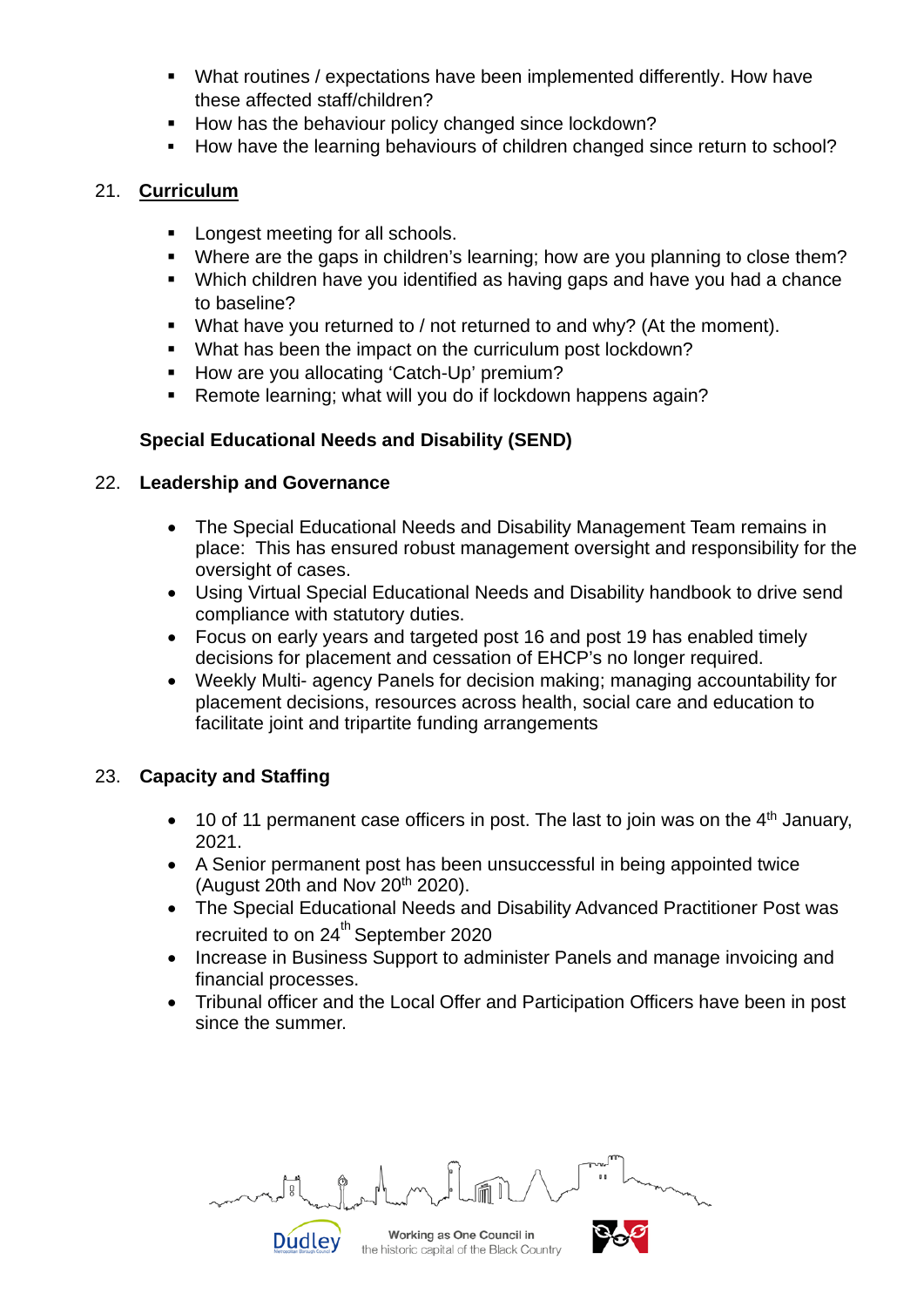## 24. **Performance Management**

- At the end of September 2652 active EHCP'S with an average caseload across 12 persons is 221 cases -but with 1 staff down, the case load can be up to 241 per person.
- The Autumn term is preparation for Secondary transfers (year 6) to hit deadline by 15<sup>th</sup> February 2021 and also primary transfers (reception) for 15<sup>th</sup> February 2021 in order to ensure children have a school place for September 2021.
- Year 11 and Year 14 transfers for post 16 and post 19 are being worked on in order to meet the 31<sup>st</sup> March 2021 deadline.
- A Special Educational Needs and Disability System Governance group has been set up to review and monitor quality of the Special Educational Needs and Disability data system.
- Cross referencing data quality with other agencies such as the virtual school, Connexions, Colleges to ensure relevant data reflects Special Educational Needs and Disability data.
- Work with adults has strengthened the Performing for Adulthood and the multiagency approach with stakeholders is supporting both the Performing for Adulthood strategy and development of the Performing for Adulthood Performance dashboard

# 25. **Quality of Practice**

- EHCP format has been revised and shared with relevant stakeholders ready to be implemented following the 'Good Plan' event and ECHP checklist process has been agreed.
- Multi-agency Audit process have been developed to be undertaken on a quarterly basis.
- Internal monthly audit program being developing using the Centre for Professional Practice quality assurance framework.
- Special Educational Needs and Disability training held on EHCP format and content requirements with health and social care.
- Multi- agency meetings held with stakeholders and agreed to improve practice.
- Termly meetings with Special School Heads were in place to improve case management and processes.
- Working on the Special Educational Needs and Disability tool kit to provide resources that can be accessible across the 0-25 pathway

| mental and modern defendant in the more |  |  |  |
|-----------------------------------------|--|--|--|
|                                         |  |  |  |

Working as One Council in the historic capital of the Black Country

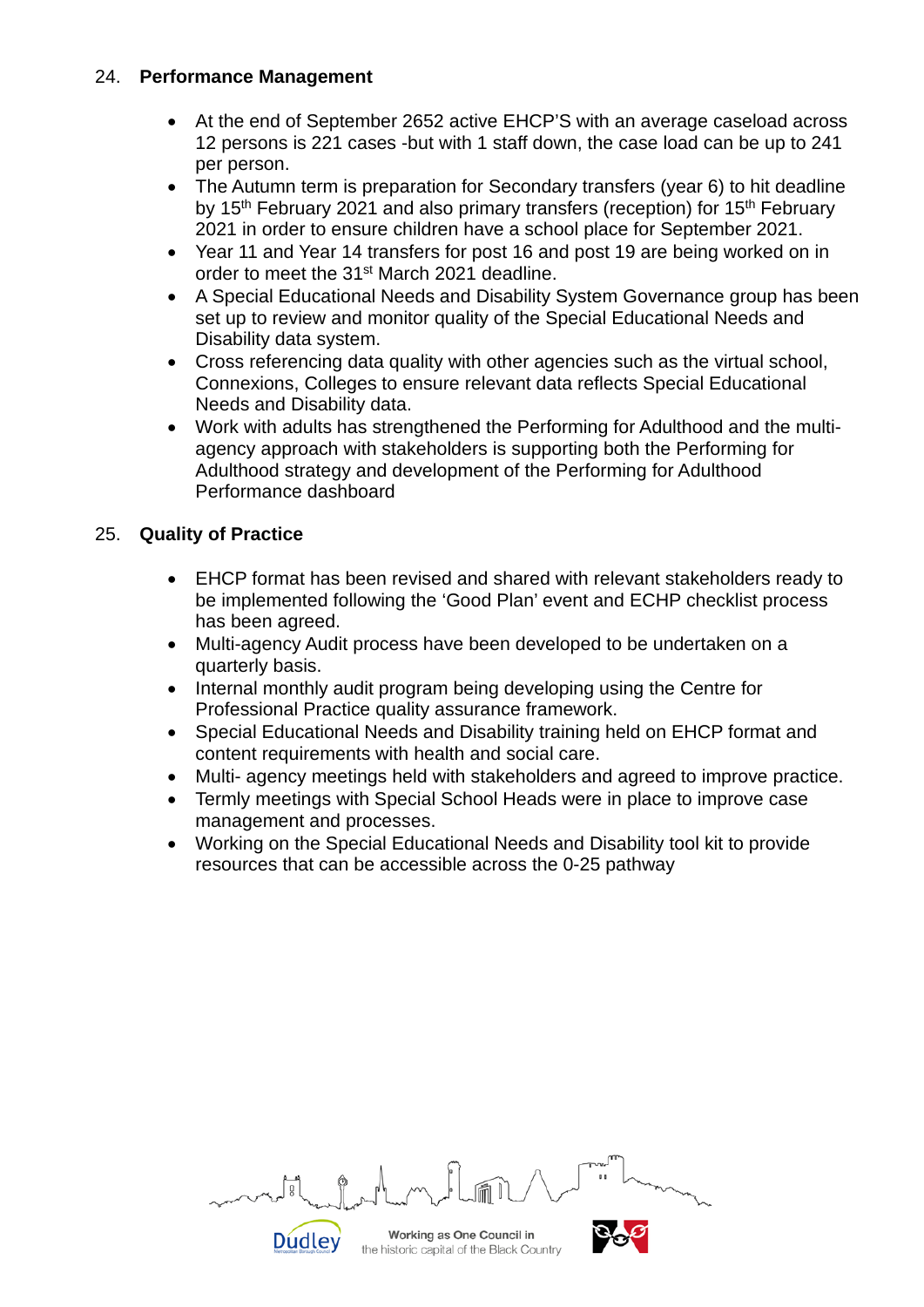# 26. **Enabling**

- Co-production meeting had been agreed within 20- week process to develop relationship with families, children and young people.
- Working with the virtual school to improve pathways for Children Looked After (CLA) with EHCP.
- Working in collaboration with Adult Social Care about best interest assessment to capture the wishes and feelings of Special Educational Needs and Disability young adults.
- Active participation with colleges and providers about the commissioning of places and developing new provision.
- Multi-agency Communication and Culture group started by Special Educational Needs and Disability and co-chaired by CVS and the Local Authority's Communications Department to ensure consistent messaging across education, health and social care.
- Launch of the Special Educational Needs and Disability Network and SENCo Cluster group to support Heads and SENCo's deliver the graduated approach

# **Alternative Provision Strategy Project Update**

#### 27. **Context for the establishment of the Project**

National Context (School Exclusion Statistical First Release (2017 to 2018) evidences that of the 14 Local Authorities within the West Midlands Region, Dudley ranks as follows:

- 4<sup>th</sup> highest for Primary School Exclusions.
- 5<sup>th</sup> highest for Secondary School Exclusions.
- The highest for exclusions in Special Schools.
- 4<sup>th</sup> highest Local Authority for overall exclusions

Numbers of Dudley Children and Young people experiencing Permanent Exclusion:

- 2016-17 119
- $2017 18$
- 2018-19 104

If Exclusions from Alternative Provisions are included:

- 2016-17 149
- 2017-18 129
- 2018-19 134

Dudley

Working as One Council in

the historic capital of the Black Country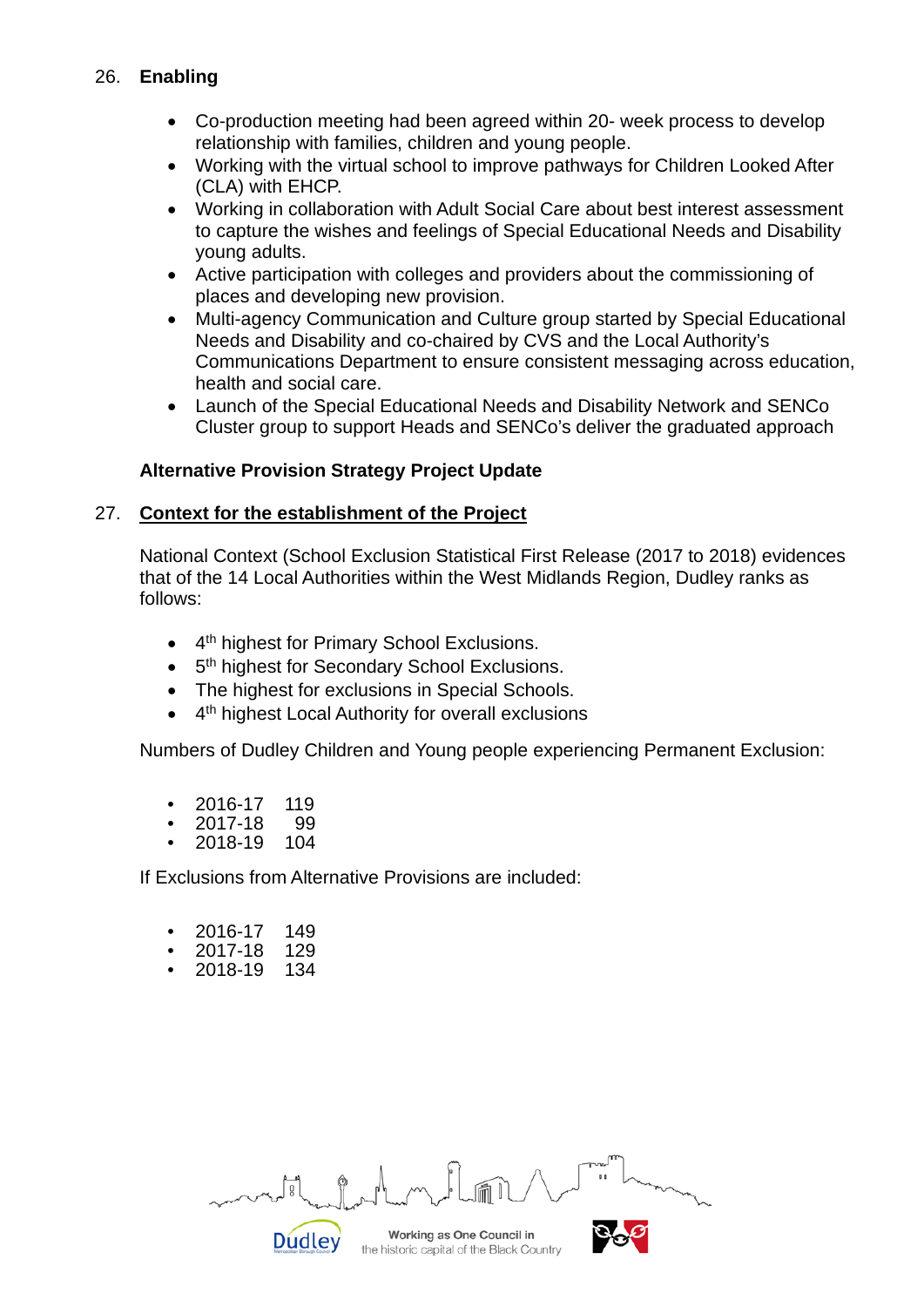# 28. **Project Development and Delivery Timeline**

January to April 2020

Development of Alternative Provision Strategy Project Brief informed by Diagnostic Commissioning Paper (3year trend analysis and projected demand analysis).

May 2020

Dudley Leadership Team agreement of Project Brief; delivery of Phase 1 begun through MS Project.

June to November 2020

Scheduled delivery of all workstreams and milestones within Phase 1

November 2020

Projected delivery of completed Phase 1

Dudley

## 29. **Project Brief**

**Objectives** 

- 1. **Establish demand-led place planning**: To provide diagnostic assessment of demand for 6th day provision in order to commission Alternative Provision for those children and young people who experience permanent exclusion and those at risk of exclusion.
- 2. **Commissioning:** To commission sufficiently broad-ranging Alternative Provision that is fit for purpose in meeting needs, improving outcomes and post-16 Education Employment Training and is judged to be of a good standard through the Common Inspection Framework and ongoing Government Review of AP.
- 3. **Establish robust Preventative Pathways:** To ensure all settings have equitable access to preventative pathways (including a Special Educational Needs Graduated Response), in order that all Children and Young People experience consistent and inclusive education that is sufficiently informed to meet needs.
- 4. **Remove current barriers:** To address current issues by removing barriers to educational access for permanently excluded children and young people across all Key Stages, in order to ensure that the Local Authority fulfils its Statutory Duties in ensuring all children and young people are safeguarded and achieving.

Working as One Council in the historic capital of the Black Country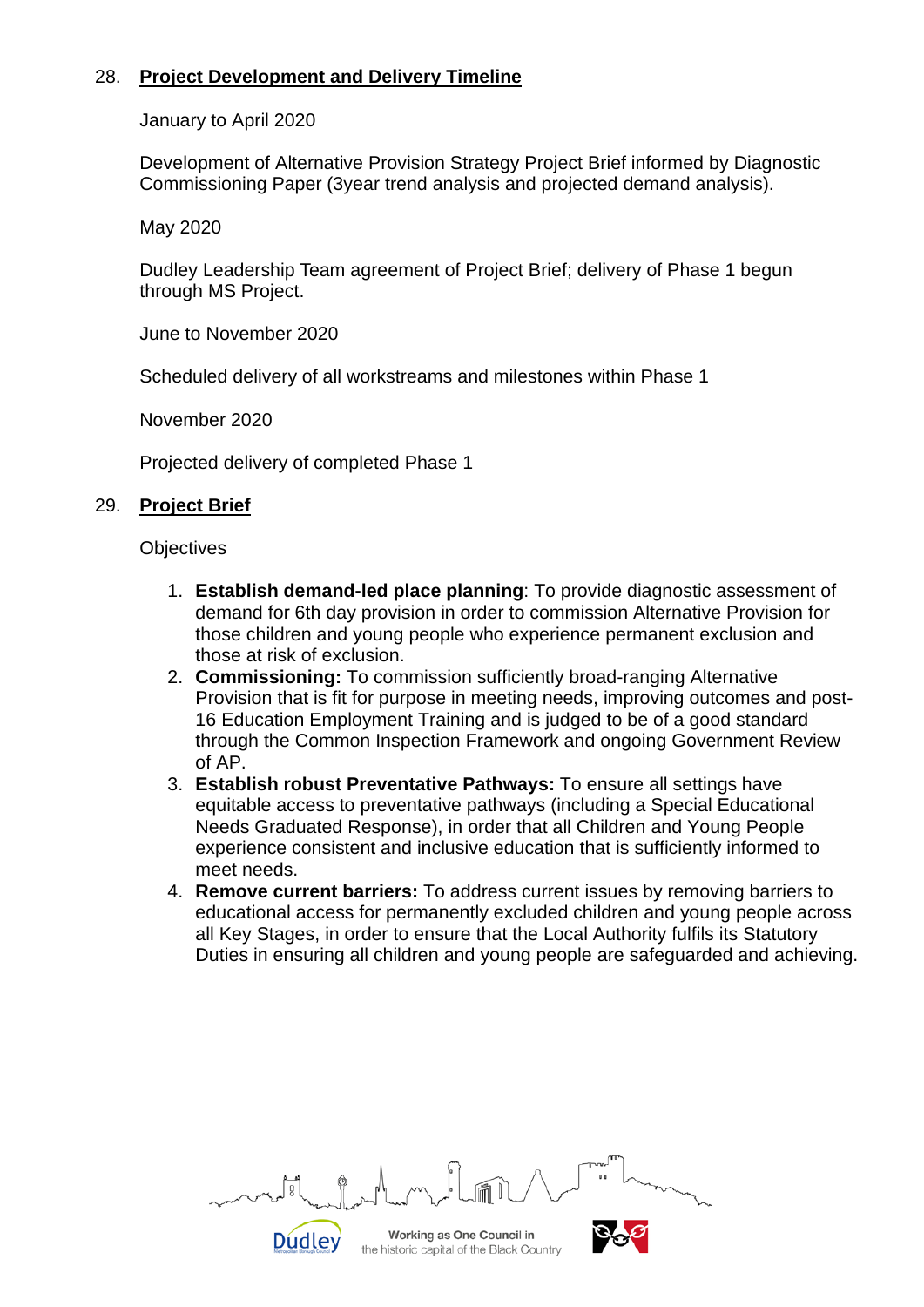- 30. Desired Outcomes
	- Sufficient appropriate commissioned Alternative Provision by the Local Authority (for 6th Day+ following a Permanent Exclusion) and Schools (Inclusive/preventative) to ensure that no pupil is without a place
	- Children and Young People who are permanently excluded/at risk of permanent exclusion are Children Missing Education.
	- Schools routinely commission DFE-registered good Alternative Provision as part of inclusive pathways to reduce the need to permanently exclude.
	- All settings (including Alternative Providers) have equitable access to preventative pathways.
	- LA fulfilment of Statutory Duties in Safeguarding and provision of Education for all Children and Young People.
	- Dudley is recognised as an Inclusive Local Authority.

## 31. **Project Progress to Date (Milestone completion)**

Project Milestones delivered:

- Diagnostic assessment of Alternative Provision demand complete and informing commissioning.
- Safeguarded Continuing Learning implemented for Permanently Excluded Children Missing Education.
- Alternative Provision Strategic Policy Consultation complete.
- Traded Services Review complete.

**Dudley** 

- Strengths, Weaknesses, Opportunities and Threats analysis of commissioned Key Stage 4 AP complete.
- Current Key Stage 4 AP support costing transparent and available to Alternative Provision Governance.
- Key Stage 4 Contract Variations approved and commissioning for 2020-2021 complete.
- Universal Starting Points Resource Bank available for all schools and settings (Revolution Portal).
- Dudley Supplementary Exclusions Guidance published for all settings
- Year 11 Pupil Placement Standard Operating Procedure and Fair Access Panel Protocols reviewed, consulted on and implemented.

| month always in the form of the state of the state of the state of the state of the state of the state of the state of the state of the state of the state of the state of the state of the state of the state of the state of |  |  |  |
|--------------------------------------------------------------------------------------------------------------------------------------------------------------------------------------------------------------------------------|--|--|--|
|                                                                                                                                                                                                                                |  |  |  |

Working as One Council in the historic capital of the Black Country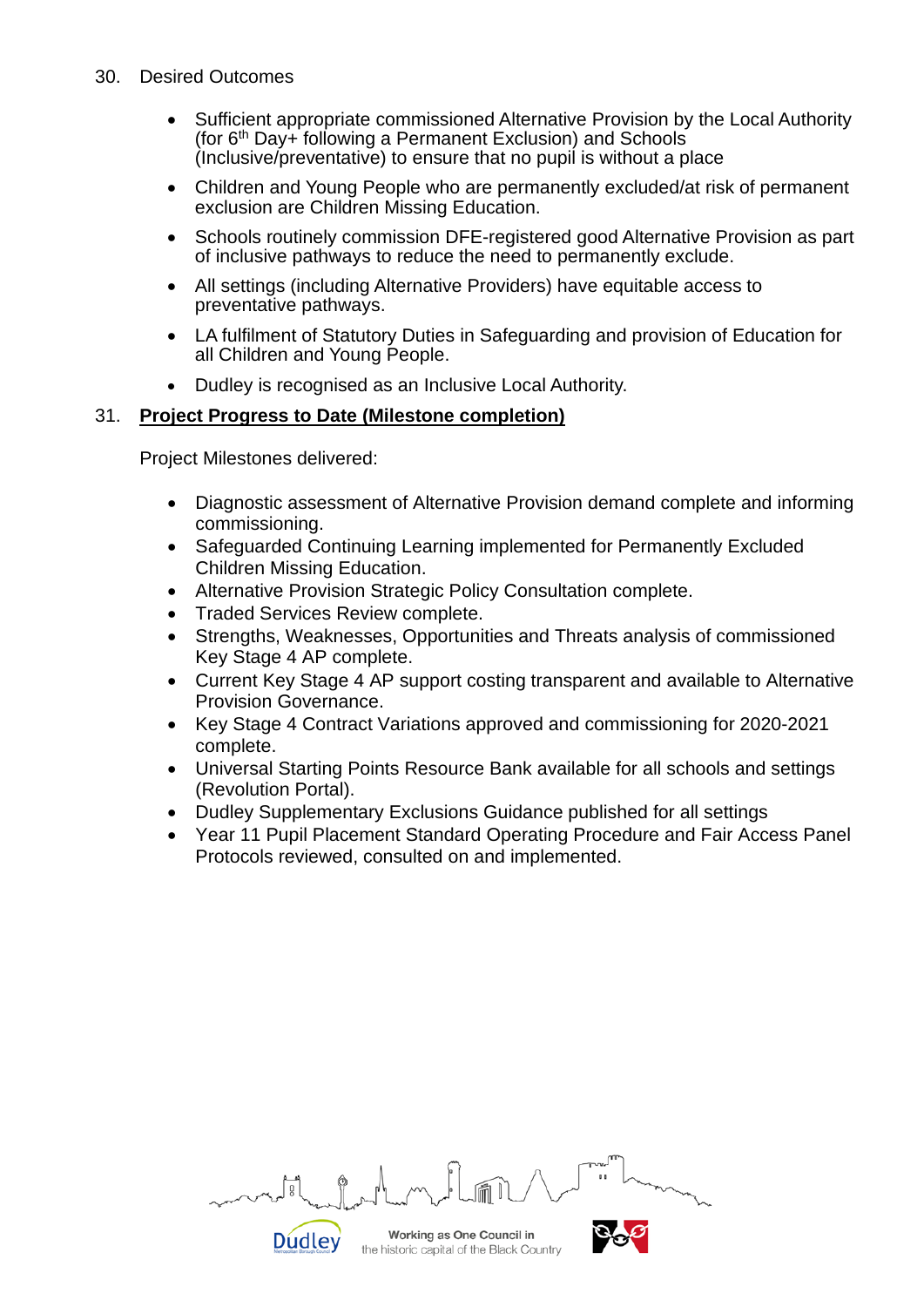- 32. Milestones to deliver by end of Autumn Term 2020:
	- Alternative Provision Strategic Policy 2020-2021 and Alternative Provision Access Protocols published.
	- Inclusive Pathways established and Inclusive Pathways Guidance published to support implementation.
	- Effective contractual commissioning of Cherry Tree Learning Centre (Academy Pupil Referral Unit including Home and Hospital Education Service).
	- Effective Service Level Agreement established for Sycamore Short Stay School commissioning (Key Stage 1-3 Pupil Referral Unit).
	- Update of Headteacher and Governor Exclusions Training Programme to include Dudley Supplementary Exclusions and Inclusive Pathways Guidance (delivery to commence January 2021).

#### 33. **Alternative Provision Strategy Phase 2 (December 2020 to September 2021)**

Work for the remainder of the financial year includes:

December 2020

MS Project schedule to be developed for all workstreams and milestones incorporating:

- Tender and Procurement of AP for the next 5 years.
- Phase 1 impact evaluation and monitoring.

January 2021

Approval to tender document signed off. Market Testing event and finalisation of service specification for AP lots to be tendered.

February 2021

Service specification approved. Tender pack written and approved. Tender documents published.

March 2021

Following tender closure: Tender evaluation process, interviews, decision to award and approval.

#### 34. **Statement on Illegal Off- rolling**

Dudley

The OFSTED education inspection framework sets out an expectation for the judgement of leadership and management in a school that they do not allow or engage in gaming or off-rolling of students.

Working as One Council in

the historic capital of the Black Country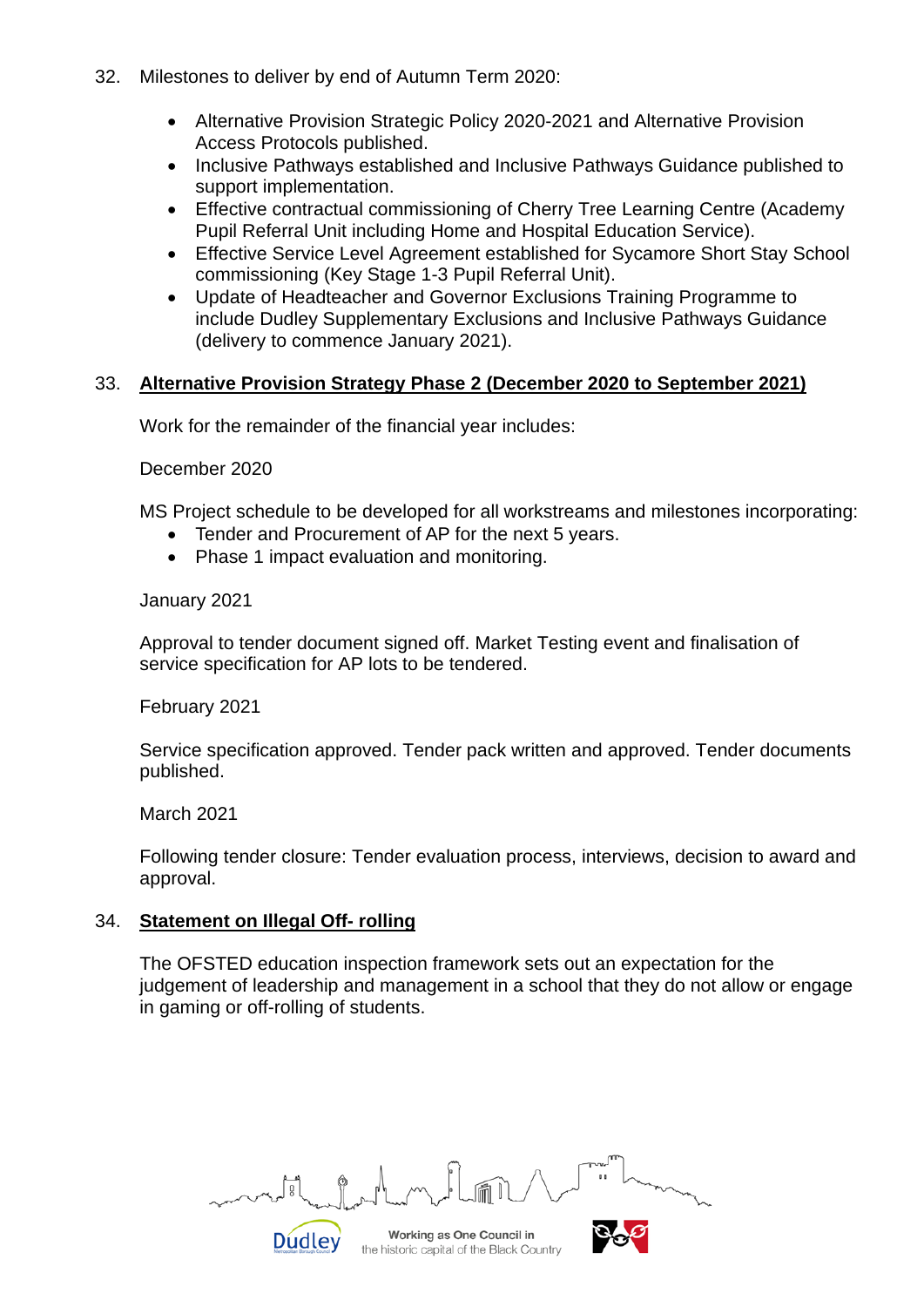- 35. It goes on to explain that "There is no legal definition of 'off-rolling'. However, we (OFSTED) define 'off-rolling' as the practice of removing a learner from the provider's roll without a formal, permanent exclusion or by encouraging a parent to remove their child, when the removal is primarily in the interests of the provider rather than in the best interests of the learner. Off-rolling in these circumstances is a form of 'gaming'.
- 36. In Dudley there are no confirmed cases of illegal off-rolling. Local Authority officers in the Education Investigation Service monitor all notifications of removing students from roll, via a 'Regulation 8 referral', this referral aligns to Regulation 8 of The Education (Pupil Registration) (England) Regulations 2006 which specified the legal reasons when a student can be removed from a school roll. If an officer suspects a school of encouraging a parent to remove their child to another school or elective home education, they will either investigate the incident or refer the case to the officer for Elective Home Education and Gypsy Roma Travellers services for further investigation with the parties involved.
- 37. A recent incident came to light where it had been identified that a number of Year 7 students who had failed to attend the school in September had not been put on roll by Beacon Hill, this matter was discussed with the schools Designated Safeguarding lead who raised the issue with their Senior Leadership Staff, and the school worked closely with Dudley Admissions Service and the matter has been resolved. All students have been put on roll at the school and non-attendance has been followed up.

#### **Virtual School - Summary**

#### 38. **Academic Outcomes**

This has been an extraordinary 'exam season' where our young people have experienced a great deal of anxiety around their results, particularly at Year 11. Due to the COVID-19 pandemic all SATS Key Stage One, and Key Stage Two Primary aged children, exams for Key Stage 4 and Post 16 were cancelled in March and the grades initially were based on Ofqual data submissions by schools. The DFE announced, on the 17<sup>th</sup> August 2020, to revert back to Teacher Assessment grades submitted to the DFE. Nexus data is not available at the time of this report, and it is unlikely to be so this academic year.

39. There is no data available for Early Years, Key Stage One, Year One or Key Stage Two. The results have been collected from the educational settings for Key Stage Four, there has been no refining to identify the OC2 group (ie those that have been in care for at least 12 months on 31<sup>st</sup> March). There are also two further young people who have just competed Year 11 but are in fact Year 12 so have not been included in this analysis. The data will continue to be analysed to help inform discussions and work with educational settings.

Working as One Council in the historic capital of the Black Country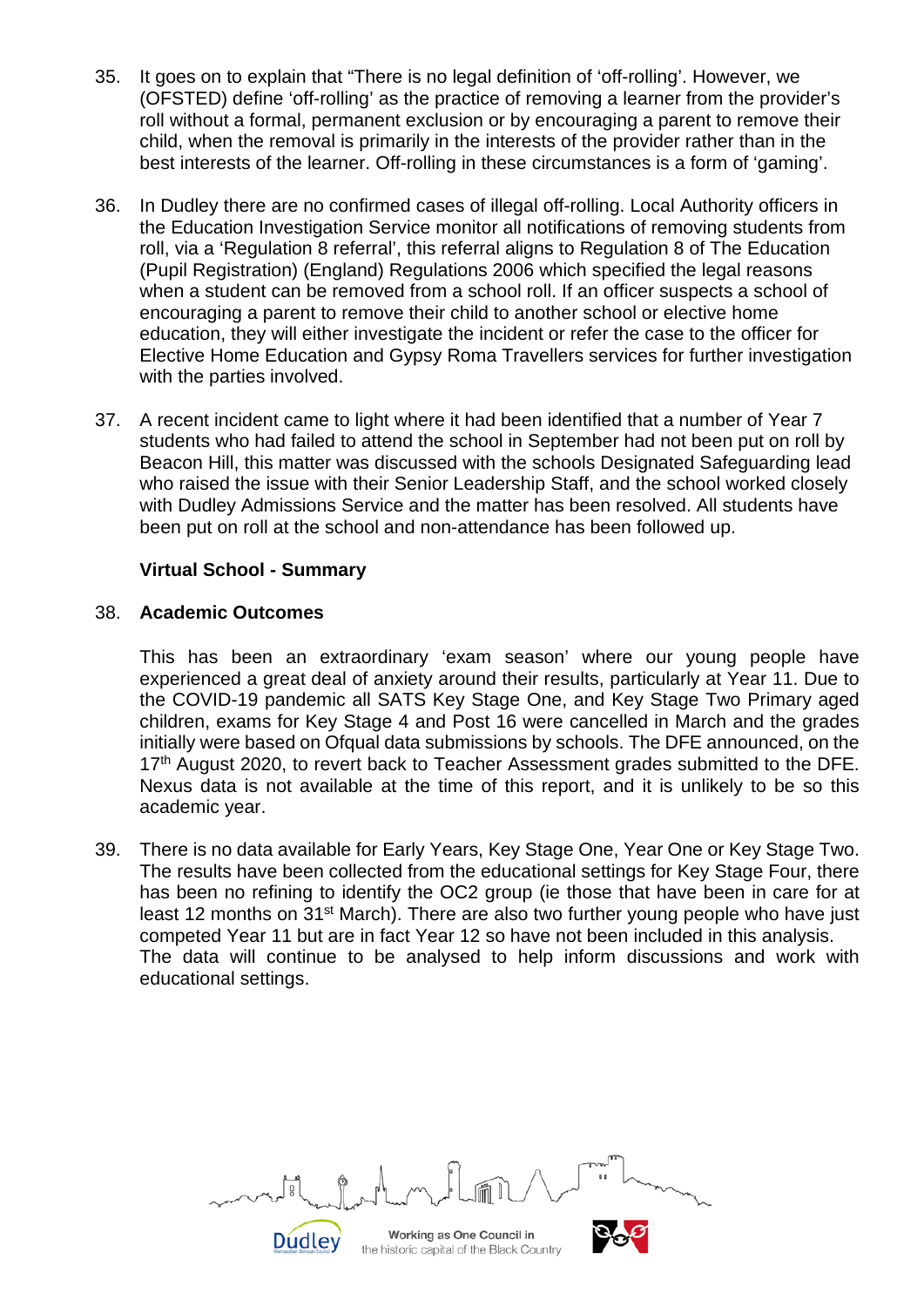40. The Year 11 cohort consists of 56 young people (28 female, 28 male) with 48.3 % having identified Special Educational Needs and Disability (EHCP 29.3%, SENS 19%). The majority of the group (52%) attended educational settings out of borough.

| Category          | <b>Number</b> | %  |
|-------------------|---------------|----|
| Eng $4+$          | 19            | 33 |
| Maths $4+$        | 13            | 23 |
| Eng $5+$          | 11            | 19 |
| Maths $5+$        | 9             | 16 |
| Eng/Maths<br>4+   | 13            | 23 |
| Eng/Maths<br>$5+$ | 7             | 12 |
| E-Bacc            |               | 12 |

## **Table One: Year 11 (Key Stage Four) Unvalidated Outcomes 2019.20**

- 41. This represents an improvement on the outcomes from the academic year 2018 to 19 where the young people with English/Maths combined at 5 plus was 6.1% (7.9% in 2017 to 18).
- 42. The unvalidated data in Table One suggests that young people attending Dudley educational settings have improved on the previous year where the Out Of Borough young people outperformed those in borough. The focus English and Maths in Pep targets will be continued this year, with a further focus on SMART targets.
- 43. As in the last academic year, there is a cohort of young people with Special Educational Needs and Disability who are following courses leading to Level One or below outcomes. These are very appropriate to their learning needs at this time and can lead to Level Two in future years.
- 44. The reporting of the Attainment 8 and Progress 8 will not be possible this year. Similarly, the comparative data with other groups, Special Educational Needs and Disability, local authorities and trends will not be made available.
- 45. The number of young people with no qualifications in the last academic year was a concern. This has been a focus this year with a 44% reduction of the number of young people in this category. Of these, the three young people attending educational settings out of borough, two who attended special schools were engaged in a learning programme that will support more independent living, and the third attended a Free School (Alternative Provision). Similarly, in Dudley, one young person attends a Special School and the second AP.

Working as One Council in the historic capital of the Black Country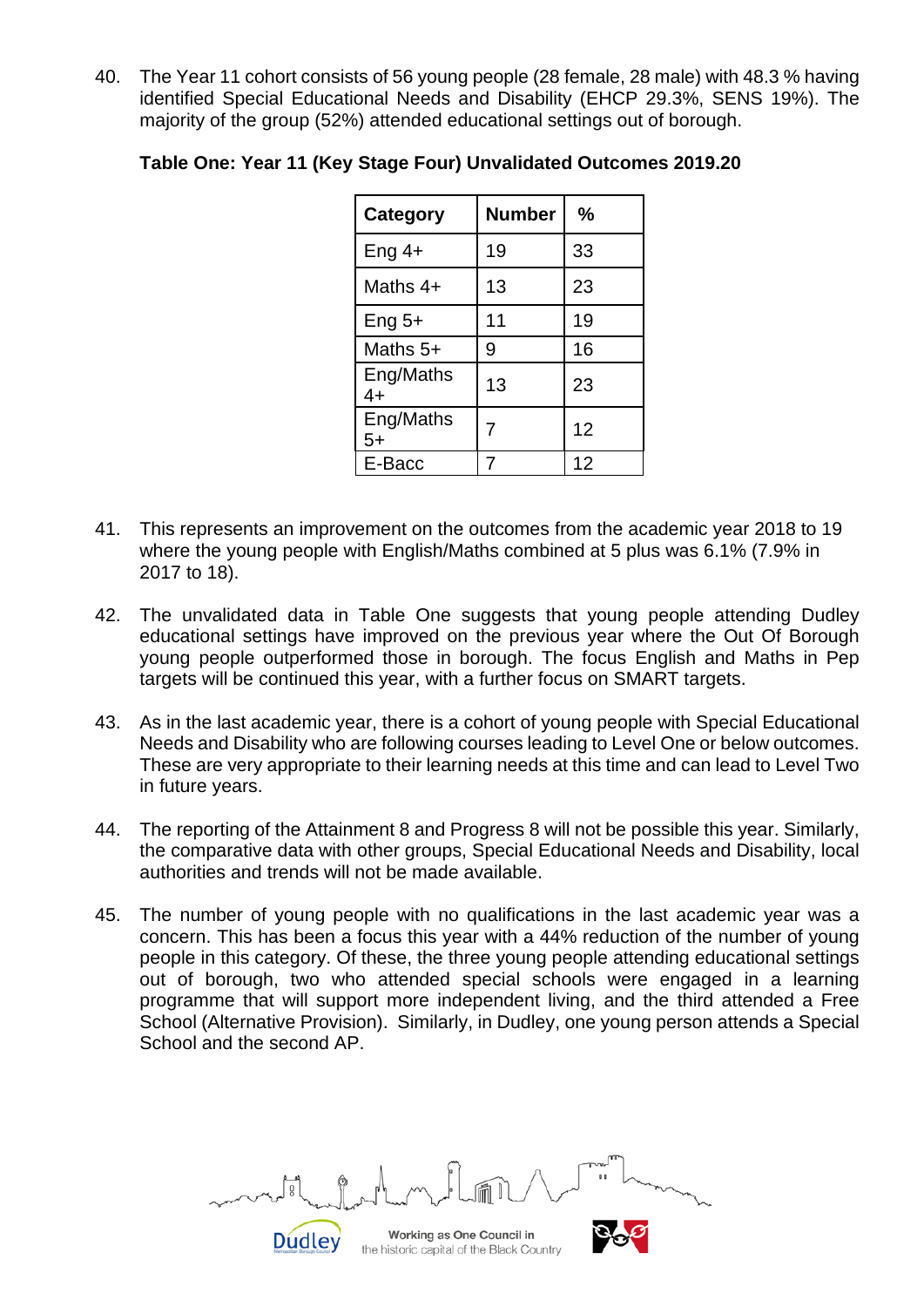- 46. The Pathways Programme has been targeting this group over the academic year. There is a group of eight young people who have followed targeted tuition in Functional Skills, two who have secured a Level Two qualification in Numeracy, two who have been reengaged and moved onto Post 16 with the remainder looking to secure their qualifications this term.
- 47. All Year 11 have identified destinations, have been followed up as the new Post 16 term starts to ensure all young people are engaged.

#### 48. **Attendance And Exclusions**

The attendance of our young people over the last academic year was severely affected by the period of lockdown. The new academic year has seen a return to educational settings across the full children in care (CIC) cohort.

There continues to be a priority of ensuring that CiC are not permanently excluded from their educational setting. This work continues to demand strong relationships with schools, a workforce development programme and collaboration with Health and Social Care. The work to reduce fixed term exclusions continues alongside schools and educational settings.

The Virtual School have also extended their emotional well-being offer, complementing the Dudley Lighthouse Links programme.

#### 49. **Personal Education Plans**

The work to develop the quality and impact of the Personal Education Plan (Pep) has continued throughout the last academic year. The number of completed Pep's has risen to 97.4%, with 89.1% being Good or better. The number of young people with no Pep's has significantly reduced to 2.7%.

The e-Pep has been introduced at Post 16 and is being embedded this academic year.

#### 50. **Not In Education, Employment or Training (NEET's)**

The Virtual School, in working with Post 16 young people primarily support those in Year 12 and 13, have a dedicated Education Adviser working alongside the Connexions PA. The pathways programme, linked to a work-based training provider has been successfully introduced to engage young people in this age group.

#### **Learning Developments**

Dudley

#### 51. **Arts**

The Arts Link offer has continued to develop on-line. Dudley young people are one of the highest users in the region of this service, and one of our young people's art work has been featured on it.

Working as One Council in the historic capital of the Black Country

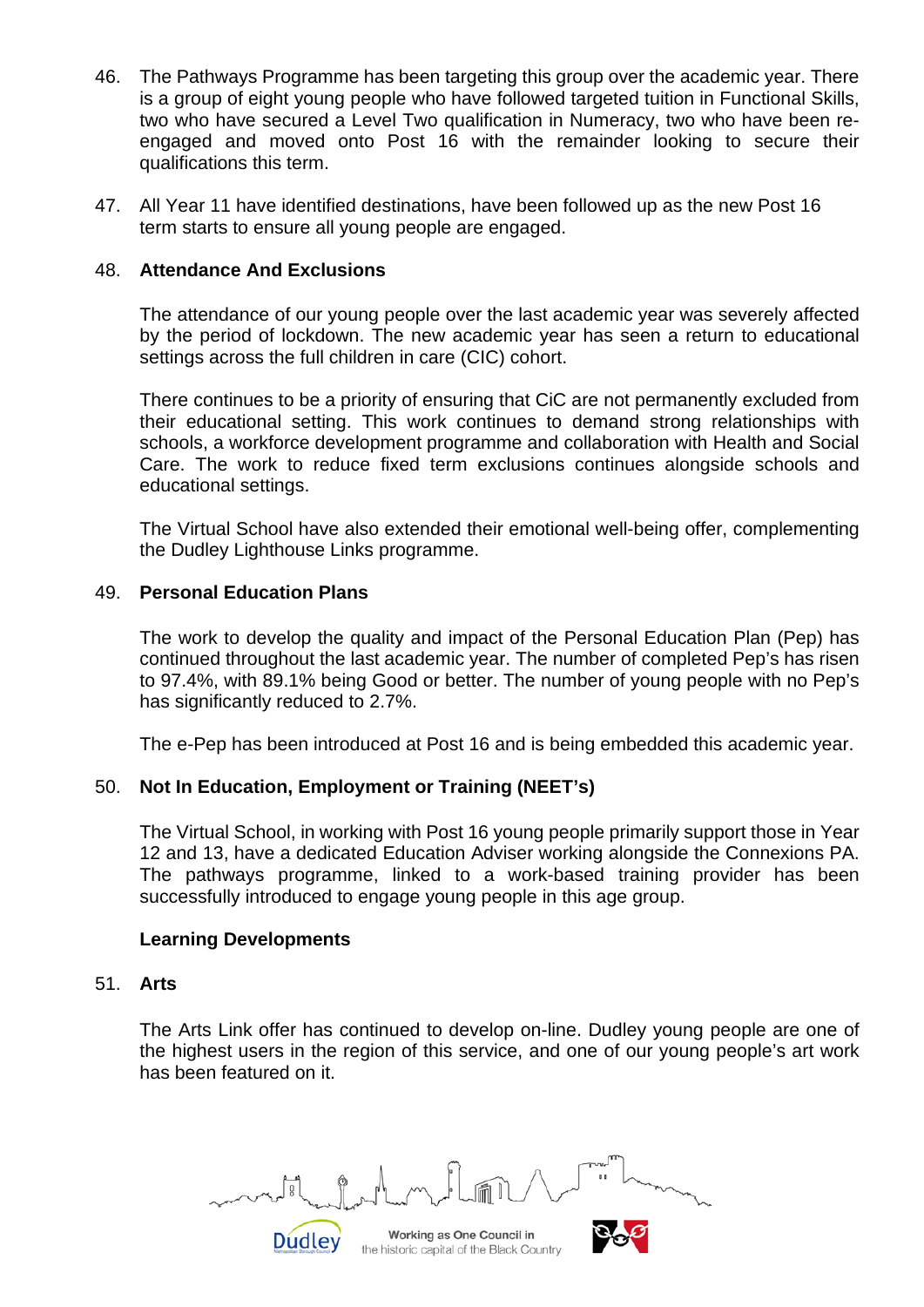52. The Arts Award is an ongoing offer via Artslink and supported by the Dudley Arts Ambassador and the Dudley Participation Officer. In the summer term four young people commenced the scheme and these will be completed during the Autumn Term. This scheme is also being offered to more of the cohort, linking with educational settings and the DVS are currently reviewing the benefits of working with residential homes.

### 53. **The Challenge Tuition Programme**

The Virtual School had introduced a range of tutoring opportunities over the last academic year. This targeted and framed approach has allowed a more informed programme to be developed to inform work with schools now the young people have returned to their educational settings. As these settings are starting to plan for the introduction of the National Tutor Programme and catch-up funding, the Virtual School is able to offer advice and guidance around the qualities of a number of the tutor companies available. The tutoring sessions therefore have gradually been re-integrated back into the school-linked offer via the Pep meetings. This is increasingly ensuring that all tutor programmes offered as part of a Pep target are linked to the learning offer of the school.

#### 54. **Sports Link**

A second strand, Sport, has been added to the collaborative work across the region. The Virtual School have appointed a Sports Ambassador for Dudley and the Autumn Term is being used to plan the introduction of a new programme in 2021.

#### **Finance**

- 55. The Education functions underpinning the Education strategy are funded for 2020/21 from a combination of:
	- General Fund Revenue Budget Education £3.7m
	- Dedicated Schools Grant Central School Services Block £1.8m

Funding to support the Alternative Provision strategy is contained within the High Needs block allocation of £35.2m.

#### **Law**

56. The Education Strategy for Dudley 2020-21 was launched with all internal stakeholders, Elected Members, Schools, Academies and Chairs of Governors during the first half of the Autumn term 2020.

#### **Equality Impact**

57. The Equality Impact will continue to be considered as the strategy is implemented

Working as One Council in the historic capital of the Black Country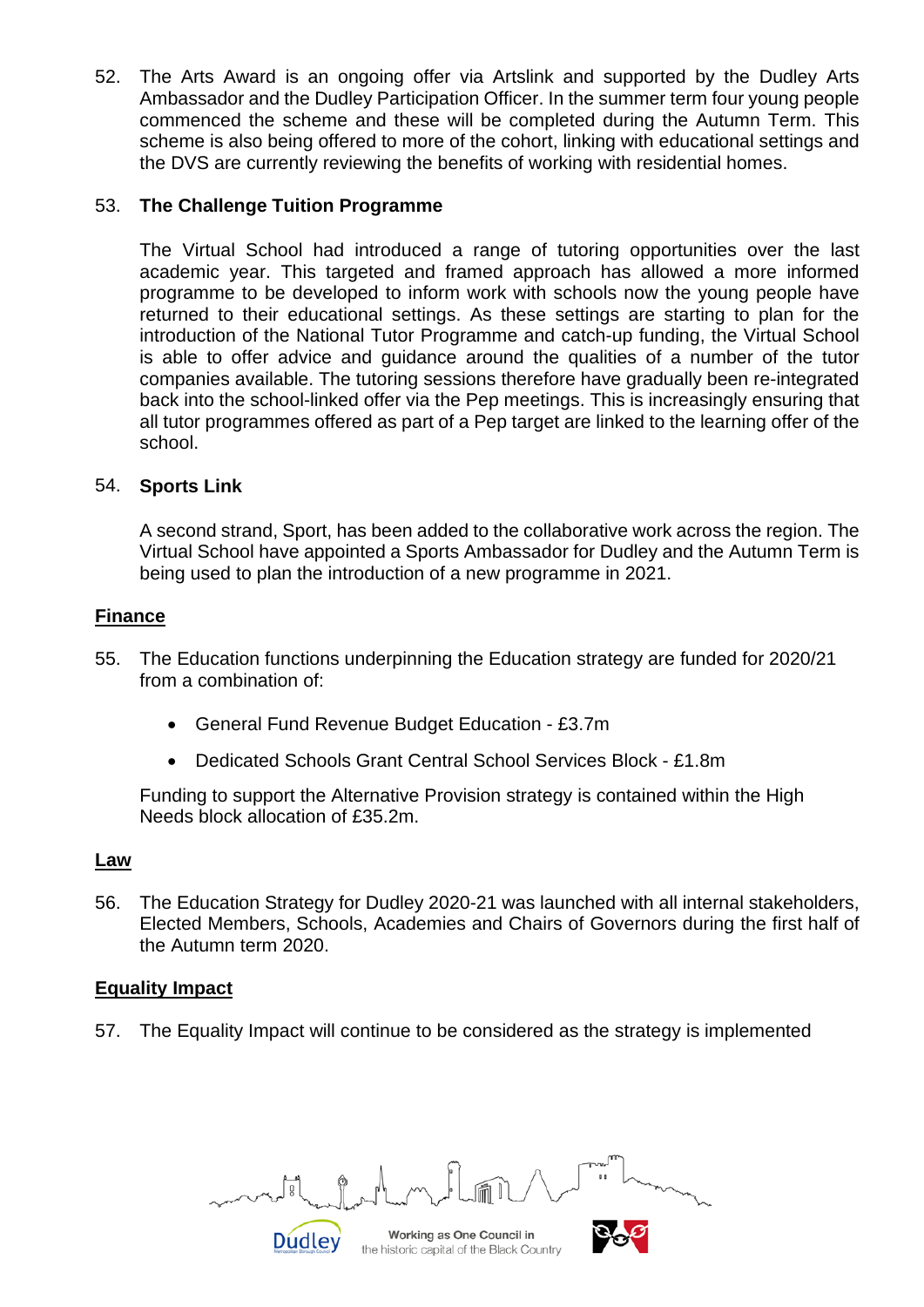#### **Human Resources/Organisational Development**

58. The HR/OD Business Partner is fully engaged with officers within the Children's Services Directorate to support the delivery of the key principles of this strategy

### **Commercial/Procurement**

59. As part of this report the positive actions building relationships with schools helps with commercial opportunities and has a positive impact on sales to our school customer base.

There are no procurement implications associated with this report

#### **Health, Wellbeing and Safety**

60. This strategy is consistent with building stronger, safer and more resilient communities in line with the Dudley Vision and Inclusion plans for Dudley borough.

By creating a more inclusive culture and practice, we will have less disruption to children's and young people's education, creating a more stable environment for our young people to be able to thrive and achieve. By having greater partnership working with options to provide the most suitable support to some of our most vulnerable children, an informed and inclusive model will improve the health & wellbeing and life chances of Dudley's children and young people. Ultimately, building greater resilience in our future community residents, in turn improving their physical, and emotional health for the future.

61. Monitoring should take place of the inclusive strategy and practice to ensure the best outcomes are being achieved and the capacity within settings is managed.

OR Gle

**Helen Ellis Acting Director of Children's Services** 

Contact Officer:

Jeremy Keeble Telephone: 01384 818029 Email: [jeremy.keeble@dudley.gov.uk](mailto:jeremy.keeble@dudley.gov.uk)

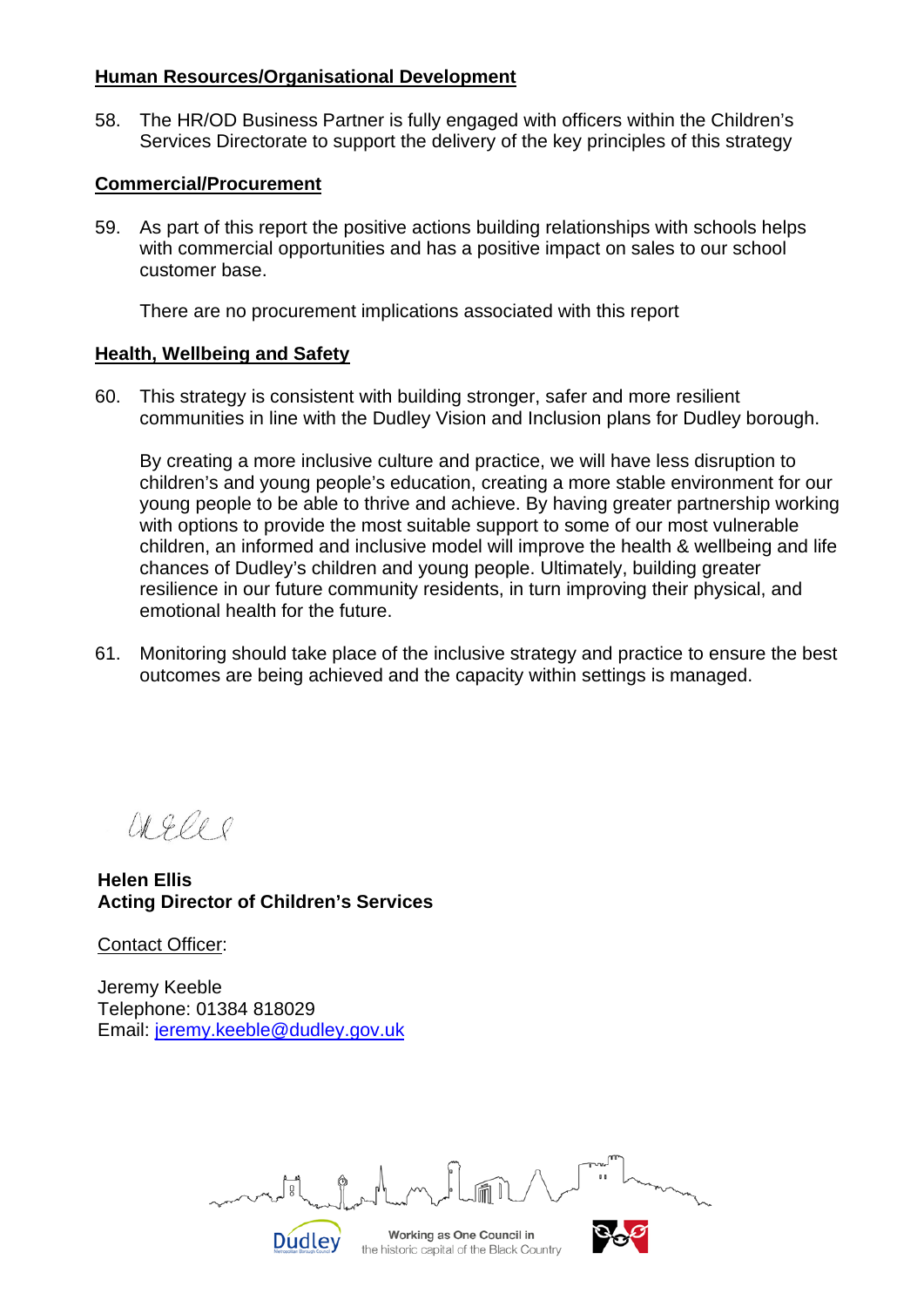**Ofsted** Piccadilly Gate Store Street Manchester M1 2WD

**T** 0300 123 1231 [www.gov.uk/ofsted](http://www.gov.uk/ofsted)



4 November 2020

Zoey Lowe Foxyards Primary School Foxyards Road Tipton West Midlands DY4 8BH

Dear Mrs Lowe

# **Ofsted visit to Foxyards Primary School**

Following my visit with Chris Stevens, Her Majesty's Inspector (HMI), to your school on 9 October 2020, I write on behalf of Her Majesty's Chief Inspector of Education, Children's Services and Skills to confirm the visit's findings. Thank you for the time you made available to discuss your actions since September 2020, when the government expected all schools to open fully to all pupils.

This visit was conducted under section 8 of the Education Act 2005 (as amended) and in accordance with Ofsted's published procedures for visiting schools while routine inspections are temporarily suspended.

Ofsted's visits to schools during the autumn term are not inspections. We are not giving graded judgements. We did not undertake the usual range of inspection activities and were unable to check other sources of evidence, such as visits to lessons or looking at pupils' work. The content of this letter gives an overview of our discussions about what has happened in your school this term.

During the visit, we spoke to you, the deputy headteacher and the chief executive officer of the multi-academy trust. We did not speak to pupils because of the protective measures in place.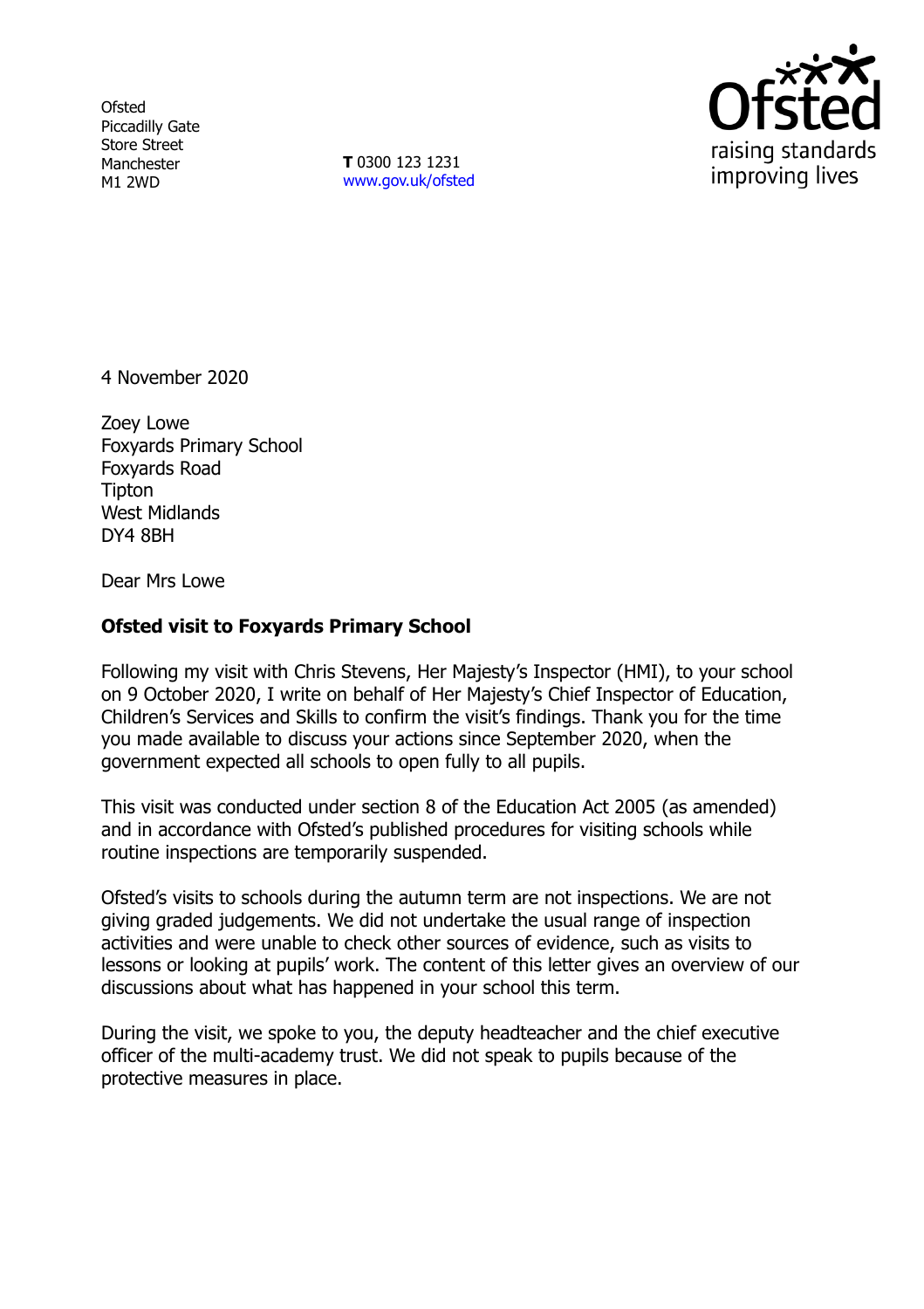

# **Context**

Her Majesty's Chief Inspector of Education, Children's Services and Skills is leading Ofsted's work into how England's education system is managing the return to full education for pupils following an extended break in formal schooling due to the COVID-19 (coronavirus) pandemic.

In undertaking this focused work, HMI are visiting a broad range of schools. HMI will visit a sample of:

- approximately 1,200 schools across all Ofsted grades (outstanding, good, requires improvement and inadequate)
- maintained schools, academies and free schools, special schools and centres of alternative provision, including those in cities, and coastal, town or rural communities.

The information from this visit will feed into Ofsted's national reporting so that the insights can be shared with the government and the education sector. We did not find any significant concerns during the visit. In such a case, an inspection report would be published on our website and available to parents and carers.

We did not consider your response to COVID-19 during the spring and summer terms 2020, when the school was not open to all pupils.

#### **From this visit, inspectors noted that:**

- The school reopened to all pupils on 1 September 2020. From this date, pupils were expected to attend full time, except for some pupils with specific needs.
- Overall attendance for the term is very slightly below what you would normally expect, due to some families taking holidays that they were unable to take during the lockdown period.
- Pupils are studying their usual subjects, with some adjustments across the school. For example, four pupils in Years 3 and 4 are currently not being taught modern foreign languages. You told us that this is so these pupils can focus on their literacy and mathematics skills. You plan to return to the teaching of all subjects by summer 2021. The school is offering extracurricular activities and continues to provide its wrap-around care for pupils before and after school.
- You are using information about what pupils currently know and understand in reading and mathematics to target support differently in different year groups. For example, in early years you are focusing on children's communication and language skills. In Year 2, the focus is on pupils' phonics knowledge. In Years 5 and 6, you are prioritising the teaching of number work and the application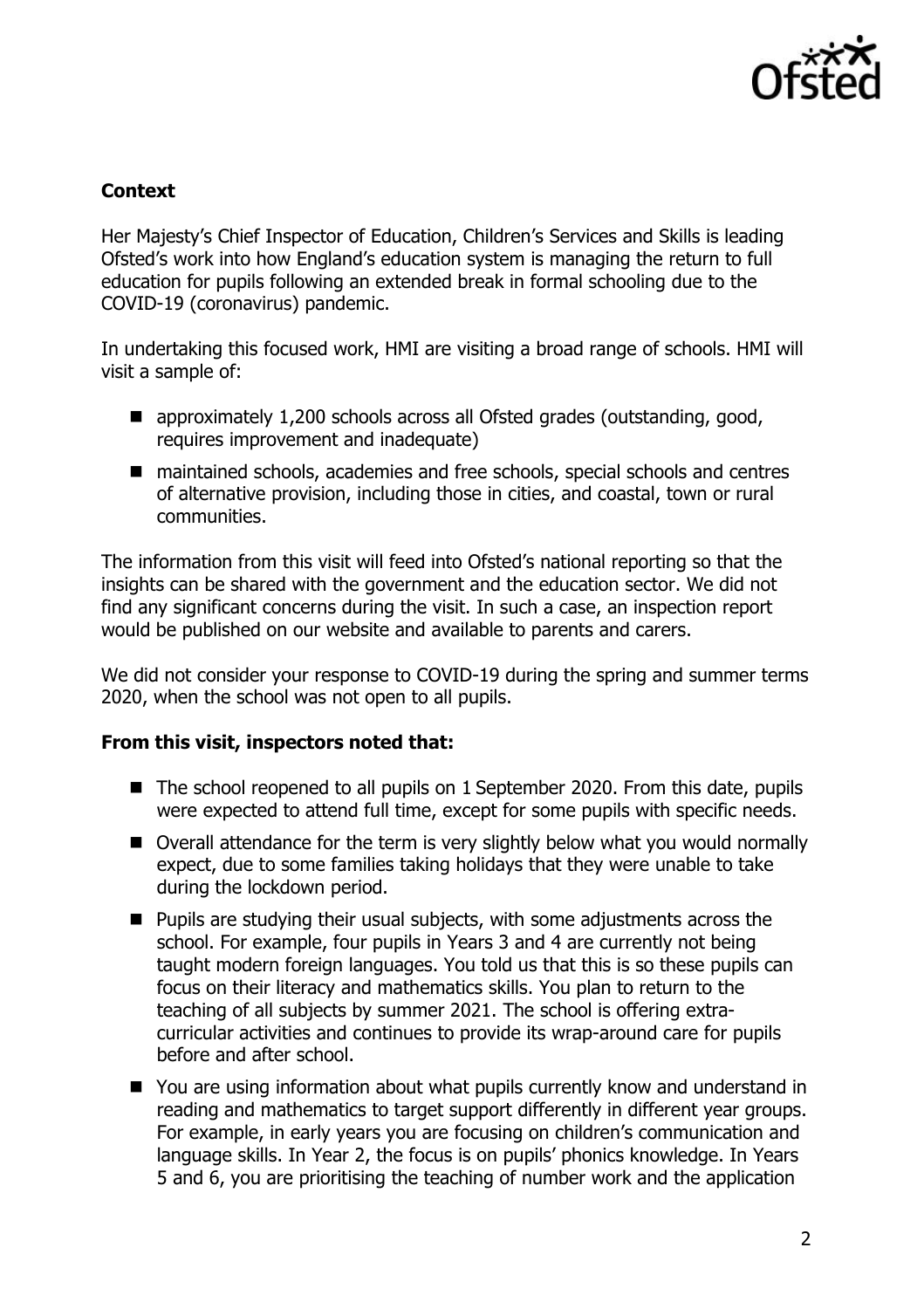

of times tables. You told us that your checks and observations have found these to be priority areas after the COVID-19 lockdown.

■ You are using blended learning, a mixture of video lessons and work packs to support pupils who are self-isolating. The work provided is in line with this term's classroom work. The school has purchased extra computer resources to ensure that pupils can access this work from home if needed.

Thank you again for contributing to this important national work. The views and experiences you have shared will help to inform future policy.

I am copying this letter to the chair of the governing body, the regional schools commissioner and the director of children's services for Dudley. This letter will be published on the Ofsted website.

Yours sincerely

Heather Phillips **Her Majesty's Inspector**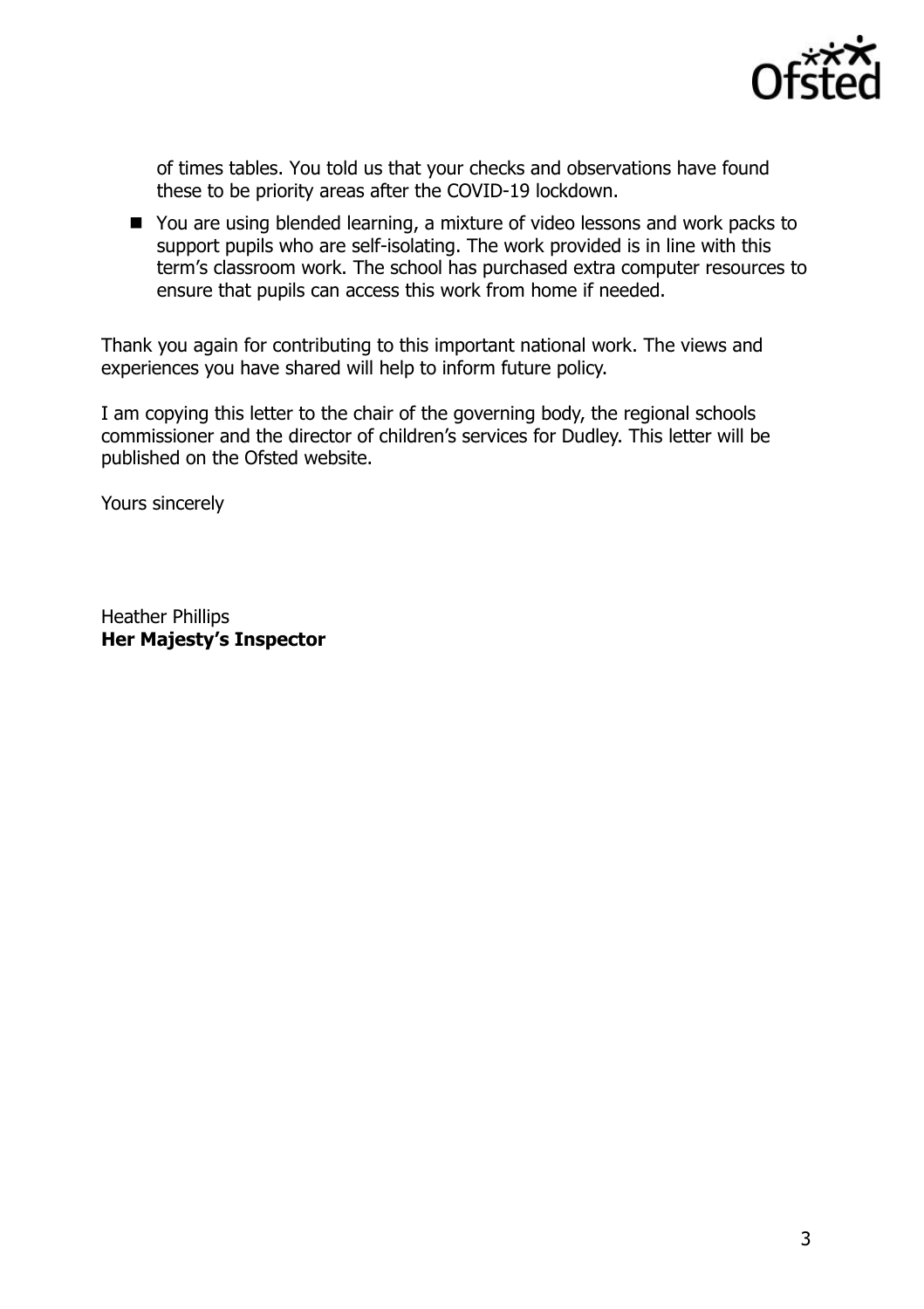**Ofsted** Piccadilly Gate Store Street Manchester M1 2WD

**T** 0300 123 1231 [www.gov.uk/ofsted](http://www.gov.uk/ofsted)



3 November 2020

Alison Wootton Headteacher Withymoor Primary School Gayfield Avenue Brierley Hill **Dudley** West Midlands DY5 2BH

Dear Mrs Wootton

# **Ofsted visit to Withymoor Primary School**

Following my visit with Jonathan Leonard, Her Majesty's Inspector (HMI), to your school on 13 October 2020, I write on behalf of Her Majesty's Chief Inspector of Education, Children's Services and Skills to confirm the visit's findings. Thank you for the time you made available to discuss your actions since September 2020, when the government expected all schools to open fully to all pupils.

This visit was conducted under section 8 of the Education Act 2005 (as amended) and in accordance with Ofsted's published procedures for visiting schools while routine inspections are temporarily suspended.

Ofsted's visits to schools during the autumn term are not inspections. We are not giving graded judgements. We did not undertake the usual range of inspection activities and were unable to check other sources of evidence, such as visits to lessons or looking at pupils' work. The content of this letter gives an overview of our discussions about what has happened in your school this term.

During the visit, we spoke to your deputy headteacher, who is also responsible for safeguarding, two assistant headteachers, the inclusion manager and the business administrator. We did not speak to pupils because of the protective measures in place.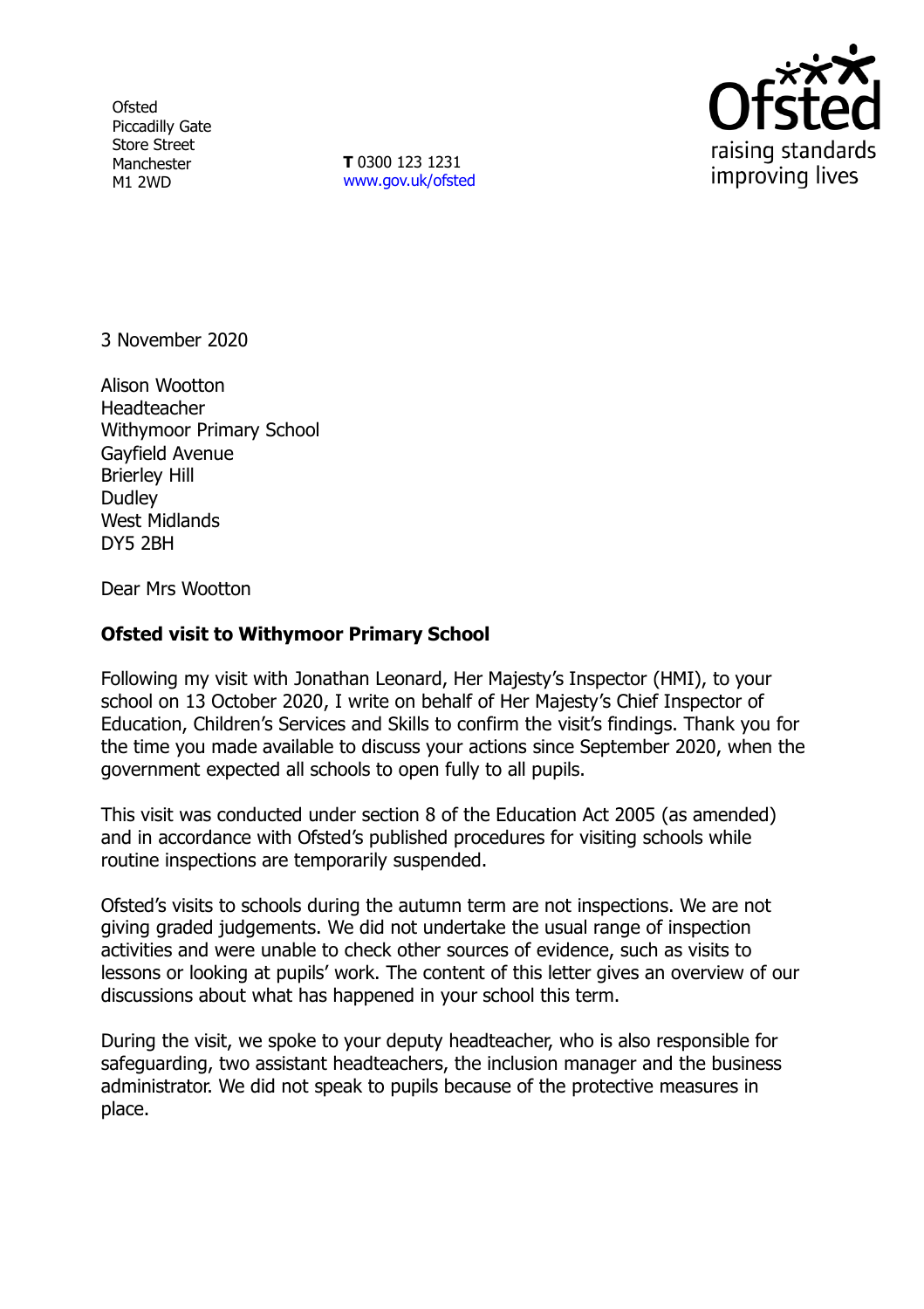

# **Context**

Her Majesty's Chief Inspector of Education, Children's Services and Skills is leading Ofsted's work into how England's education system is managing the return to full education for pupils, following an extended break in formal schooling due to the COVID-19 (coronavirus) pandemic.

In undertaking this focused work, HMI are visiting a broad range of schools. HMI will visit a sample of:

- approximately 1,200 schools across all Ofsted grades (outstanding, good, requires improvement and inadequate)
- maintained schools, academies and free schools, special schools and centres of alternative provision, including those in cities, and coastal, town or rural communities.

The information from this visit will feed into Ofsted's national reporting so that the insights can be shared with the government and the education sector. We did not find any significant concerns during the visit. In such a case, an inspection report would be published on our website and available to parents and carers.

We did not consider your response to COVID-19 during the spring and summer terms 2020, when the school was not open to all pupils.

# **From this visit, inspectors noted that:**

- The school opened to all pupils on 3 September 2020. Children in the Reception class had a phased return until 16 September 2020.
- Leaders told us that pupils' attendance is broadly in line with the normal attendance for this time of year.
- Pupils across the school are studying all of the usual subjects. You anticipate all pupils will return to their full curriculum by spring 2021. You have changed some aspects of practical subjects. Some school clubs have resumed but educational visits and non-essential visitors are currently suspended.
- Teachers are carrying out assessment checks in English and mathematics in Years 1 to 6. You intend to use this information to teach the things pupils have missed and provide support for any pupils who may have fallen behind.
- Leaders told us that reading is a whole-school priority. Additional teaching time for phonics has been introduced for some pupils in Year 1. You expect all pupils to read regularly and books are sent home for pupils to practise.
- Teachers are assessing pupils' mathematical understanding to check their knowledge and skills. Leaders have decided to focus on pupils' reasoning skills.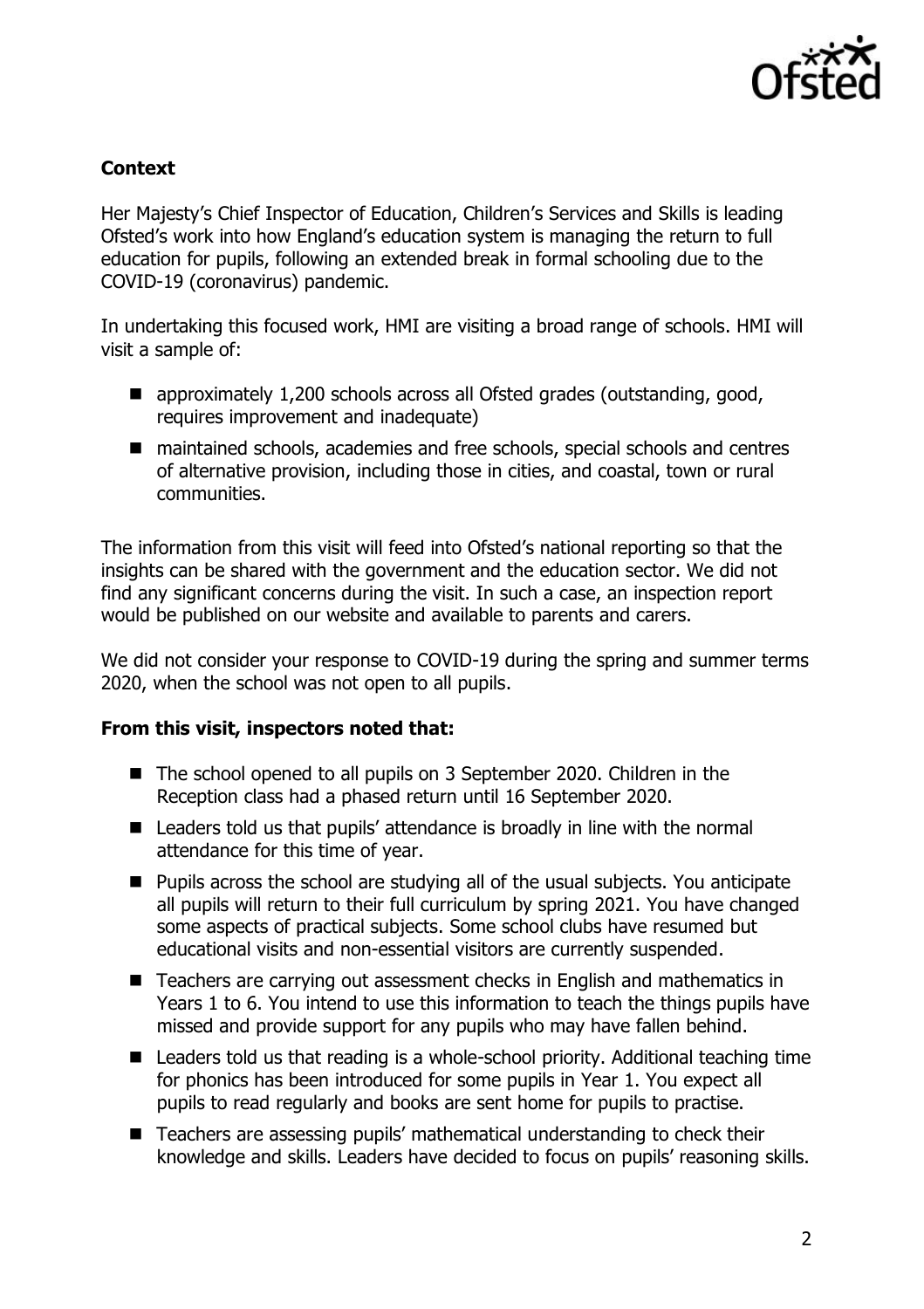

Leaders said that pupils with special educational needs have been more successful with remote learning in mathematics than in English.

- Leaders have prioritised history, geography and science this year in the wider curriculum. Teachers are covering any missed content as it arises and modifying how they teach some aspects. For example, science experiments are teacher led rather than pupils investigating in groups.
- You have recently adopted a digital resource to support remote learning and have used this for pupils who are self-isolating. Curriculum content mirrors that provided for other pupils in school. You plan to extend online learning, should this be needed in the future, and ensure that all pupils have access to the necessary equipment.

Thank you again for contributing to this important national work. The views and experiences you have shared will help to inform future policy.

I am copying this letter to the chair of the governing body, the regional schools commissioner and the director of children's services for Dudley. This letter will be published on the Ofsted website.

Yours sincerely

Heather Simpson **Her Majesty's Inspector**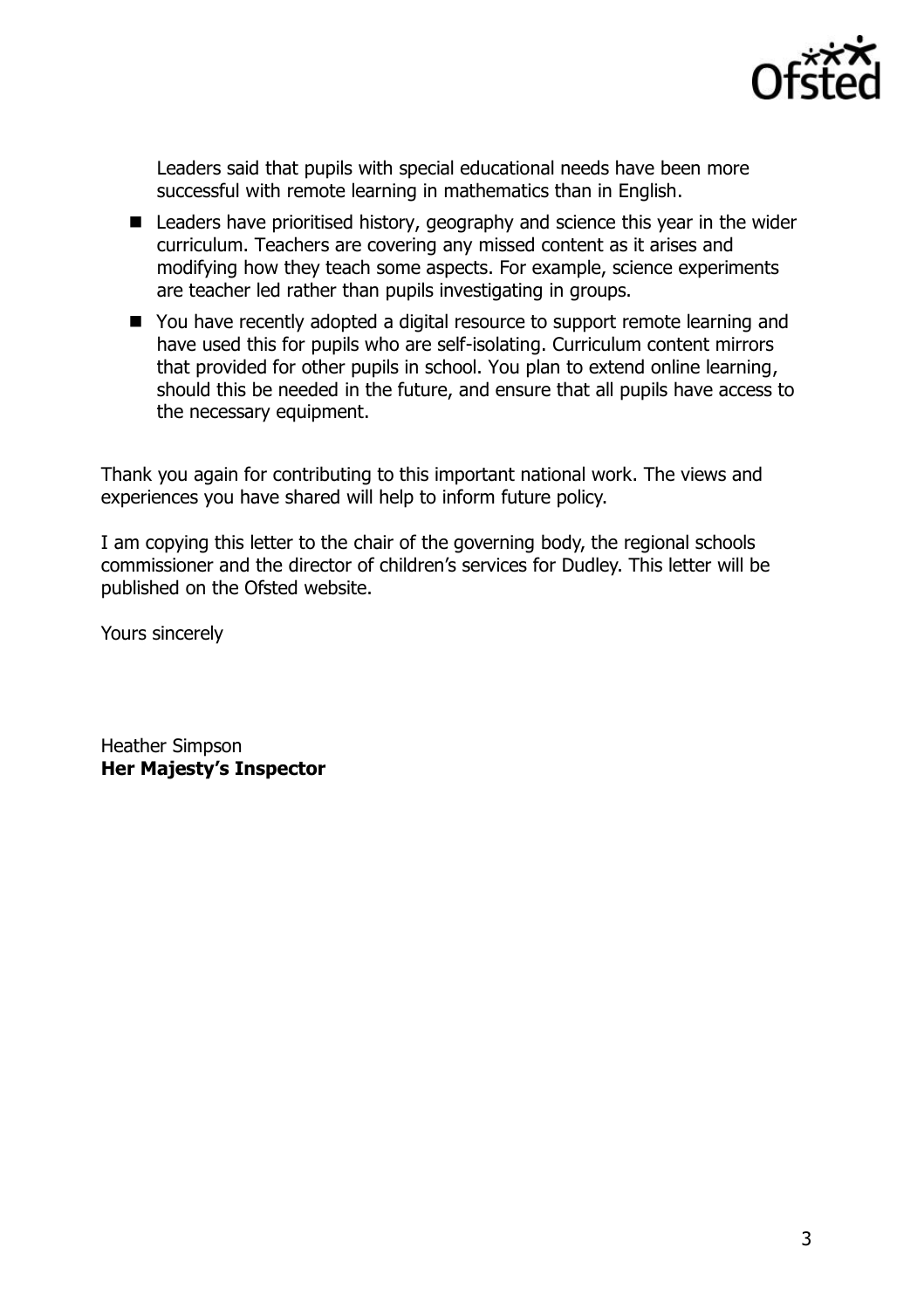**Ofsted** Piccadilly Gate Store Street Manchester M1 2WD

**T** 0300 123 1231 [www.gov.uk/ofsted](http://www.gov.uk/ofsted)



6 November 2020

Steve Derham Headteacher Sycamore Short Stay School Old Farm Estate **Dudley** DY1 3QE

Dear Mr Derham

# **Ofsted visit to Sycamore Short Stay School**

Following my visit with Chris Pollitt, Her Majesty's Inspector (HMI), to your school on 13 October 2020, I write on behalf of Her Majesty's Chief Inspector of Education, Children's Services and Skills to confirm the visit's findings. Thank you for the time you made available to discuss your actions since September 2020, when the government expected all schools to open fully to all pupils.

This visit was conducted under section 8 of the Education Act 2005 (as amended) and in accordance with Ofsted's published procedures for visiting schools while routine inspections are temporarily suspended.

Ofsted's visits to schools during the autumn term are not inspections. We are not giving graded judgements. We did not undertake the usual range of inspection activities and were unable to check other sources of evidence, such as visits to lessons or looking at pupils' work. The content of this letter gives an overview of our discussions about what has happened in your school this term.

During the visit, we spoke to the senior leadership team and deputy leader responsible for safeguarding. We did not speak to pupils because of the protective measures in place.

# **Context**

Her Majesty's Chief Inspector of Education, Children's Services and Skills is leading Ofsted's work into how England's education system is managing the return to full education for pupils, following an extended break in formal schooling due to the COVID-19 (coronavirus) pandemic.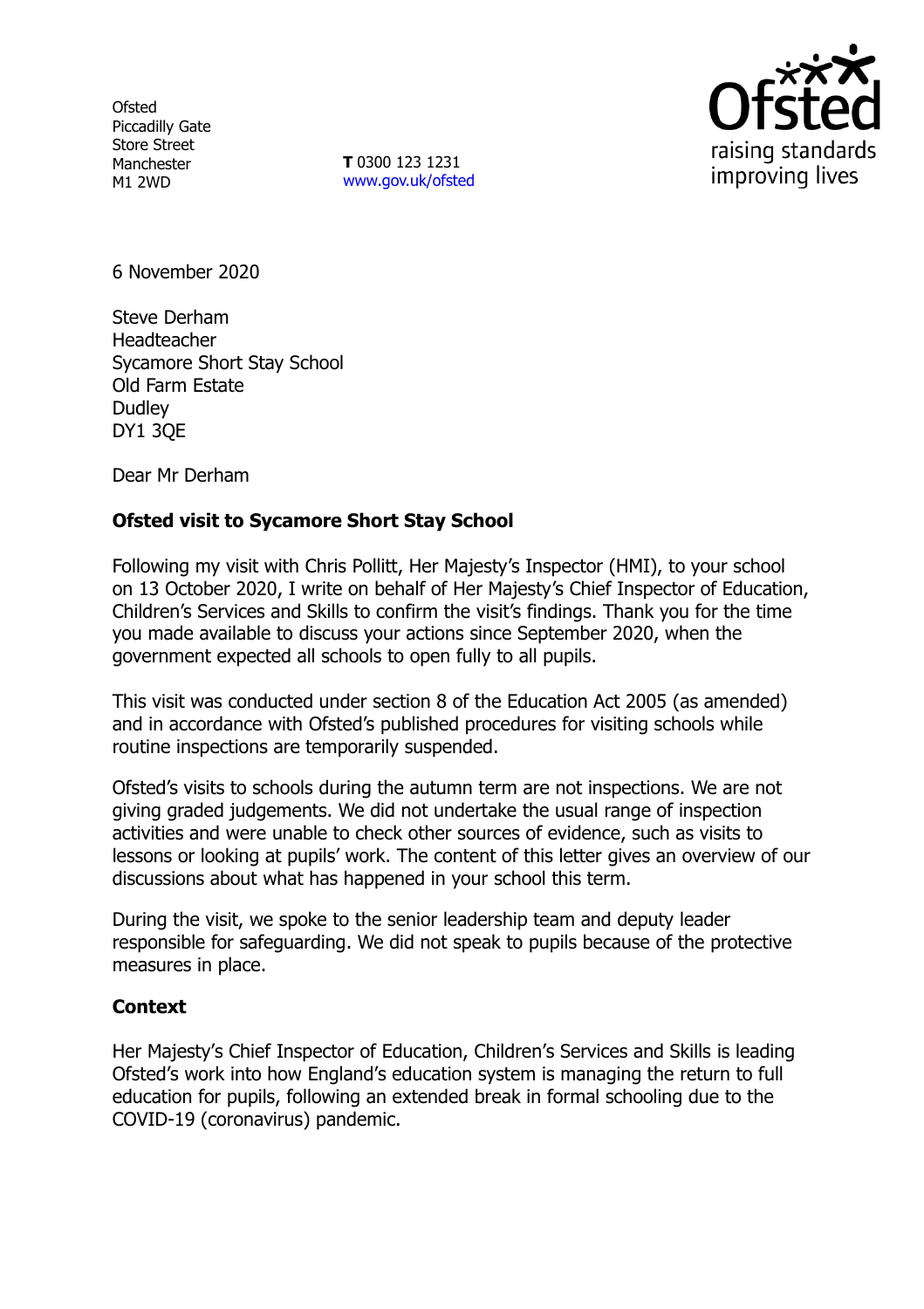

In undertaking this focused work, HMI are visiting a broad range of schools. HMI will visit a sample of:

- approximately 1,200 schools across all Ofsted grades (outstanding, good, requires improvement and inadequate)
- maintained schools, academies and free schools, special schools and centres of alternative provision, including those in cities, and coastal, town or rural communities.

The information from this visit will feed into Ofsted's national reporting so that the insights can be shared with the government and the education sector. We did not find any significant concerns during the visit. In such a case, an inspection report would be published on our website and available to parents and carers.

We did not consider your response to COVID-19 during the spring and summer terms 2020, when the school was not open to all pupils.

# **From this visit, inspectors noted that:**

- The school opened for the start of the autumn term on 3 September 2020. Pupils were admitted over a two-day phased period. The school opened for all pupils on 7 September. You told us that some pupils will remain on parttime timetables until other alternative provision is in place to support their full-time return to school.
- There are individual plans in place to support each pupil's return to school. You work with families and specialist external agencies to support and maintain pupils' attendance. Attendance comparisons with previous years are difficult to make as the school is a short stay provision.
- Most pupils who join the school have had prolonged periods out of education. A number of pupils have joined the school during the lockdown period. You have used a range of assessments to identify gaps in pupils' learning, including in reading, English, mathematics and science. This information is used to develop individual learning plans. Pupils' social and emotional needs are also assessed to identify any additional pastoral support they may need.
- Assessments of pupils' phonic and reading skills have been completed in all year groups. Teaching is based on these assessments. All pupils read every day in school and have weekly group reading sessions. Where needed, additional one-to-one reading support is provided.
- In mathematics, you assess where pupils have gaps in their knowledge and understanding. The mathematics curriculum is focused on the gaps identified.
- Timetables and classroom organisation have been adapted so that pupils can study the usual range of subjects. This includes practical subjects such as music, food technology and physical education. However, pupils are not able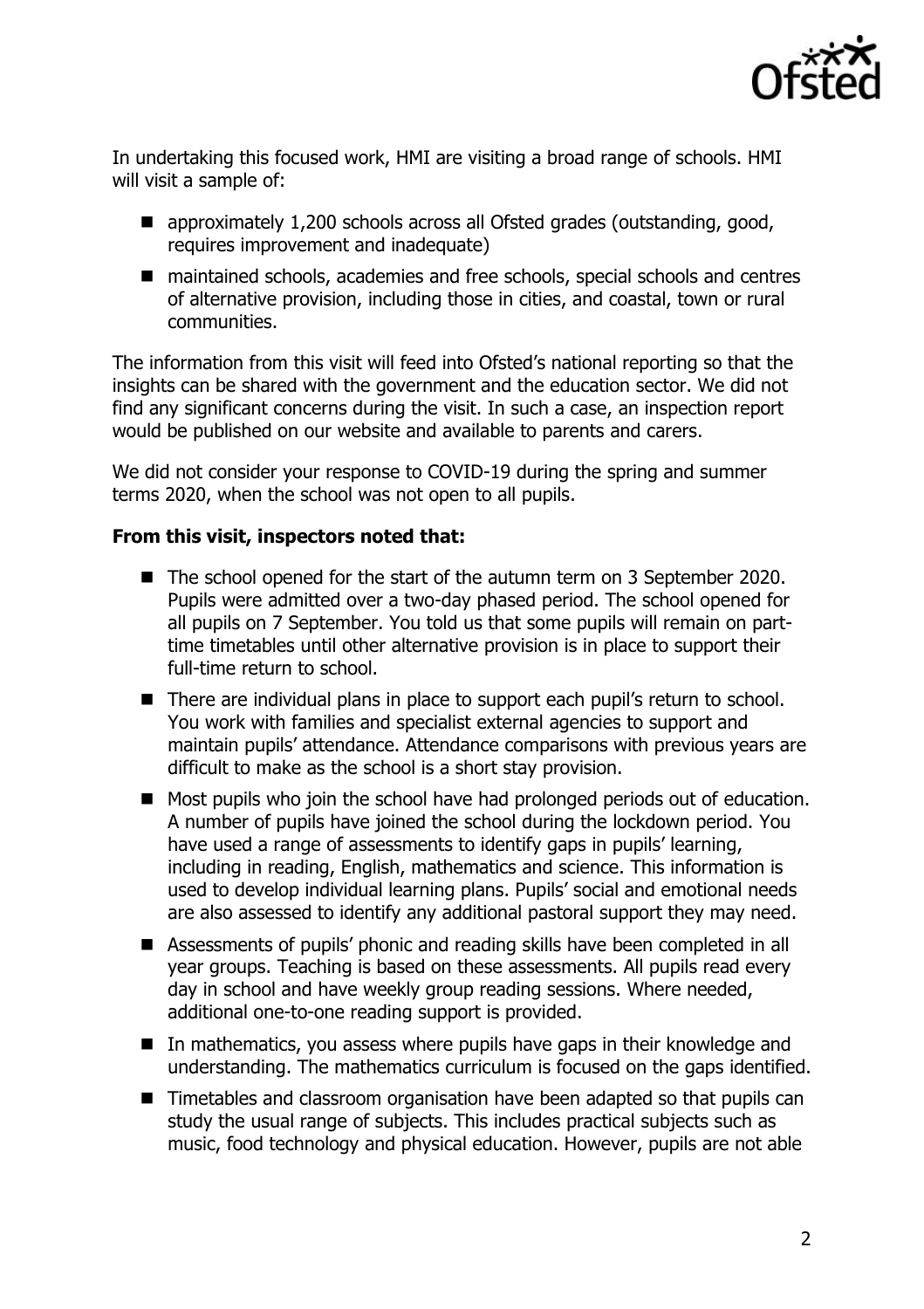

to go swimming because the facilities they use are not open. In addition, pupils are currently not able to access the outdoor education provision.

■ You have developed a range of remote learning resources for pupils, including online learning and paper-based work packs. Due to the different needs of each pupil, you have provided each pupil with an individualised package of remote learning. You provide parents with guidance and information about the home learning resources. You are intending to continue this remote learning as and when required.

Thank you again for contributing to this important national work. The views and experiences you have shared will help to inform future policy.

I am copying this letter to the chair of the governing body, the regional schools commissioner and the director of children's services for Dudley. This letter will be published on the Ofsted website.

Yours sincerely

Ann Pritchard **Her Majesty's Inspector**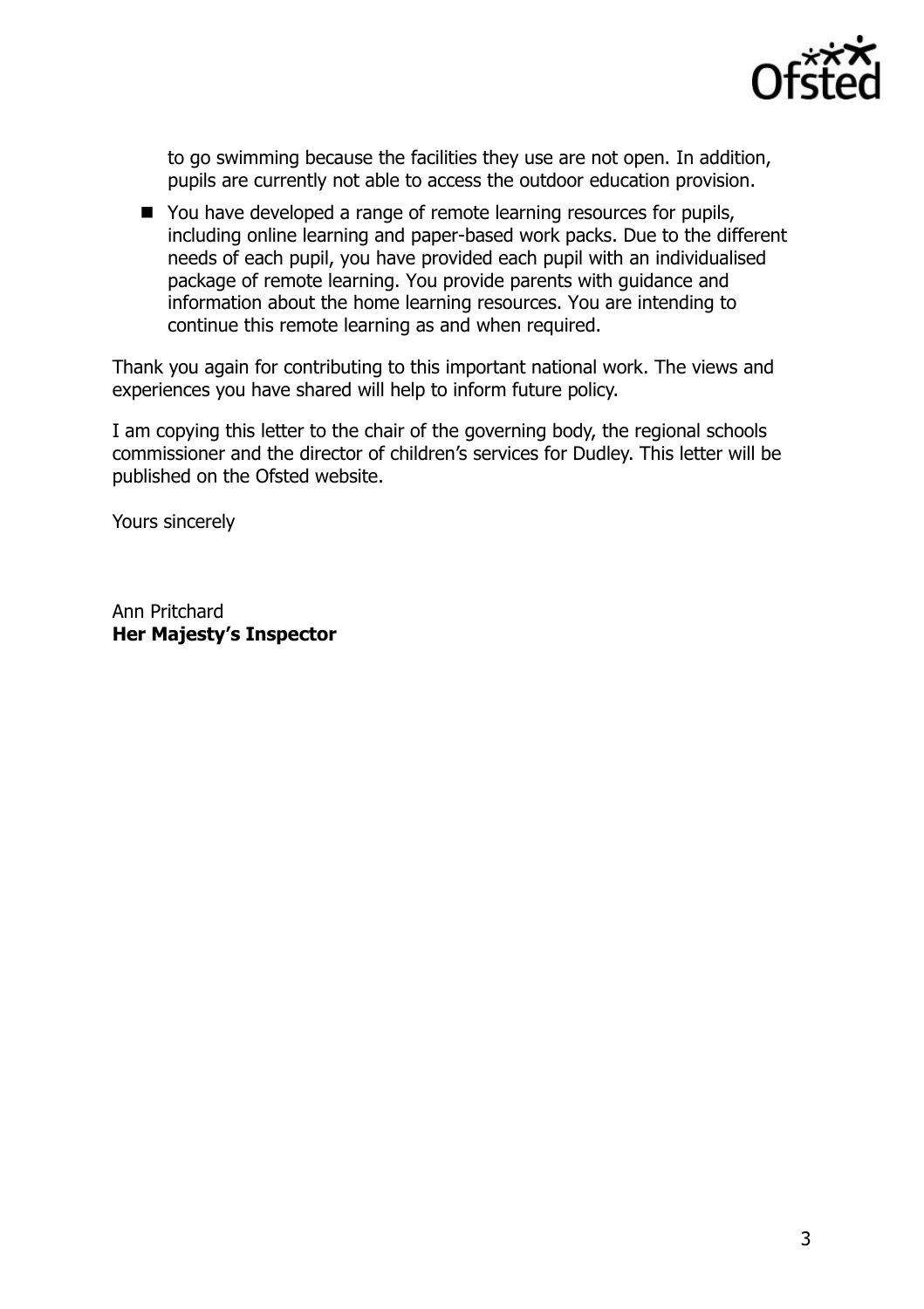**Ofsted** Piccadilly Gate Store Street Manchester M1 2WD

**T** 0300 123 1231 [www.gov.uk/ofsted](http://www.gov.uk/ofsted)



3 November 2020

Simon Duncan Headteacher Peters Hill Primary School Peters Hill Road Amblecote Brierley Hill West Midlands DY5 2QH

Dear Mr Duncan

# **Ofsted visit to Peters Hill Primary School**

Following my visit with Heather Simpson, Her Majesty's Inspector (HMI), to your school on 15 October 2020, I write on behalf of Her Majesty's Chief Inspector of Education, Children's Services and Skills to confirm the visit's findings. Thank you for the time you made available to discuss your actions since September 2020, when the government expected all schools to open fully to all pupils.

This visit was conducted under section 8 of the Education Act 2005 (as amended) and in accordance with Ofsted's published procedures for visiting schools while routine inspections are temporarily suspended.

Ofsted's visits to schools during the autumn term are not inspections. We are not giving graded judgements. We did not undertake the usual range of inspection activities and were unable to check other sources of evidence, such as visits to lessons or looking at pupils' work. The content of this letter gives an overview of our discussions about what has happened in your school this term.

During the visit, we spoke to you, two deputy headteachers, and the school safeguarding officer. We did not speak to pupils because of the protective measures in place.

# **Context**

Her Majesty's Chief Inspector of Education, Children's Services and Skills is leading Ofsted's work into how England's education system is managing the return to full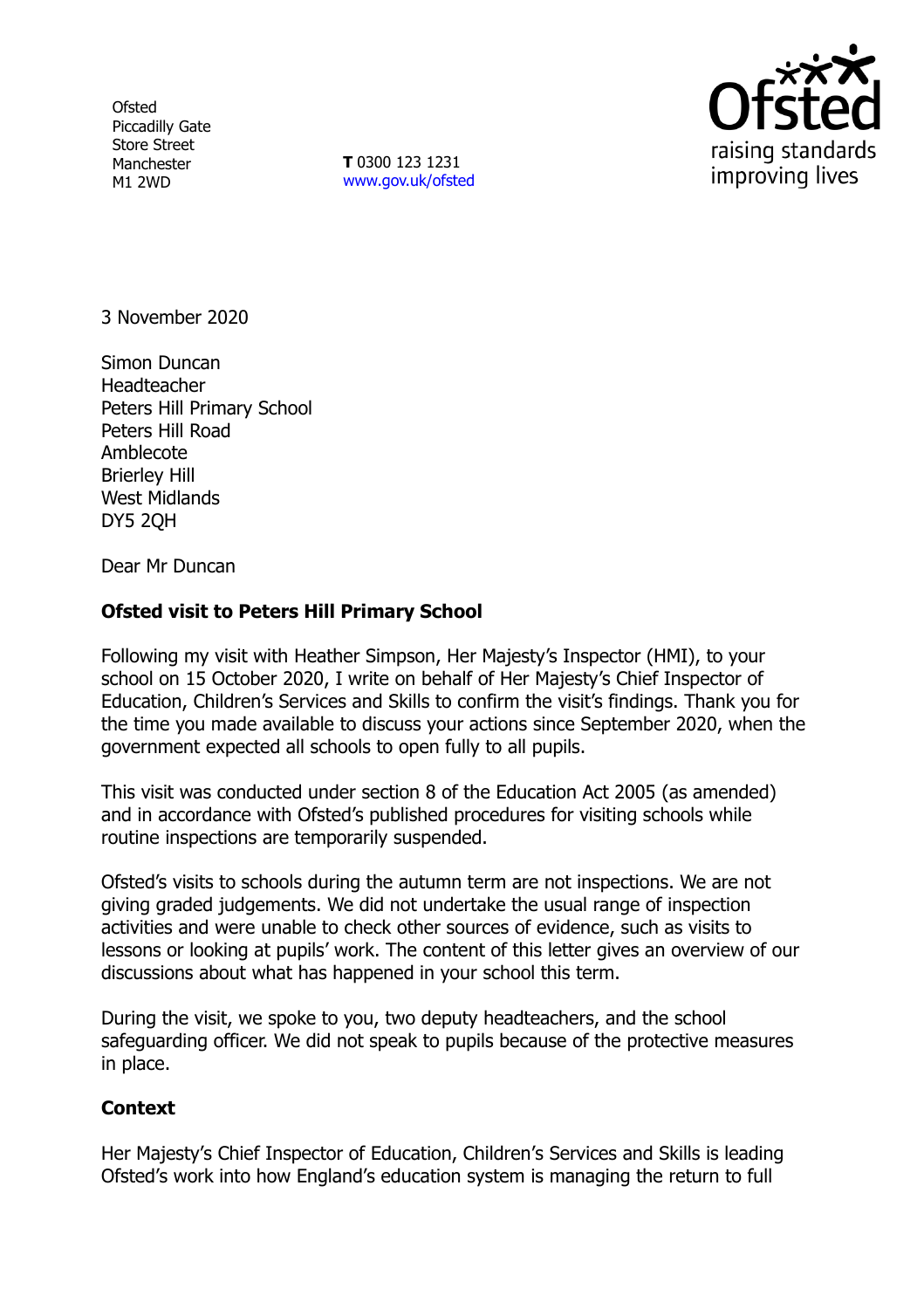

education for pupils, following an extended break in formal schooling due to the COVID-19 (coronavirus) pandemic.

In undertaking this focused work, HMI are visiting a broad range of schools. HMI will visit a sample of:

- approximately 1,200 schools across all Ofsted grades (outstanding, good, requires improvement and inadequate)
- maintained schools, academies and free schools, special schools and centres of alternative provision, including those in cities, and coastal, town or rural communities.

The information from this visit will feed into Ofsted's national reporting so that the insights can be shared with the government and the education sector. We did not find any significant concerns during the visit. In such a case, an inspection report would be published on our website and available to parents and carers.

We did not consider your response to COVID-19 during the spring and summer terms 2020, when the school was not open to all pupils.

# **From this visit, inspectors noted that:**

- The school opened to all pupils in Years 1 to 6 on 3 September 2020. Children in the early years started on 17 September 2020.
- Leaders told us that attendance is above normal for this time of year.
- All pupils are studying their usual range of subjects. Leaders have changed some activities. For example, in physical education, you have decided to pause the teaching of swimming. You plan to return pupils to their full curriculum by summer term 2021.
- Teachers are checking pupils' knowledge in lessons. You are planning to test pupils in mathematics and English later in the term.
- Teachers have identified younger pupils who are being supported with their reading. You have introduced an additional daily phonics lesson for all pupils in Years 1 and 2. Your aim is that these additional sessions will help pupils to catch up.
- Leaders told us that teachers' checks in mathematics have shown gaps in pupils' knowledge of place value. In addition, you told us pupils are struggling to remember their times tables. You aim to support pupils in mathematics by increasing the opportunities they have to revise and practise number skills.
- Teachers have changed planning in other subjects to cover key content missed in the summer term. For example, Year 5 pupils had an 'electricity day' that covered content from Year 4 science.